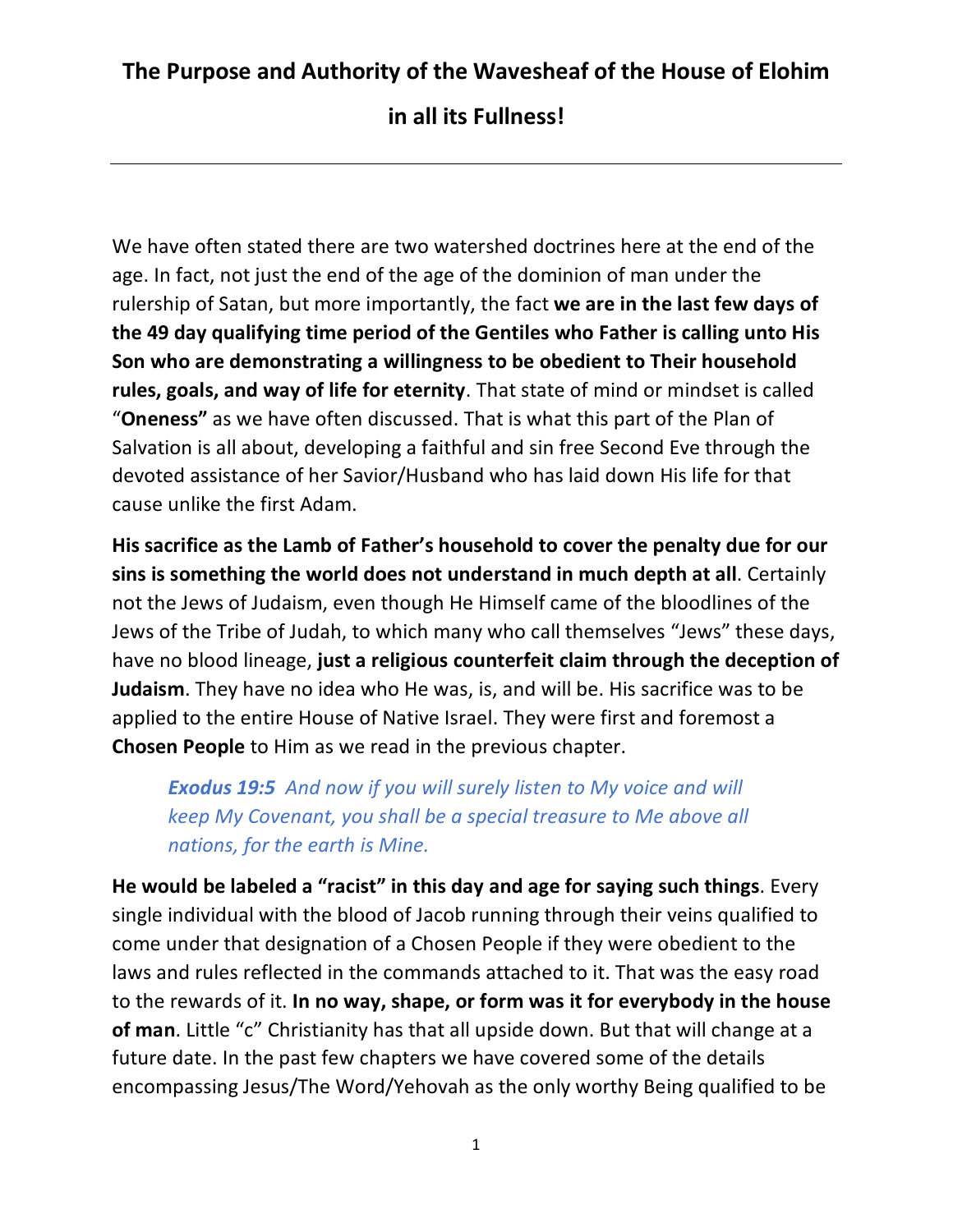#### **in all its Fullness!**

the Passover Lamb of Father's household, that of the Elohim. **He, as the author of all created life; be it spirit or flesh, held that potential function and it was His decision to make.** 

*John 10:17-18 For this reason, My Father loves Me, because I lay down My soul* (#5590)*, that I may take it again. No one takes it from Me, but I lay it down Myself! I have the authority to lay it down, and I have the authority to take it again. I received this command from My Father.*

Even as a flesh and blood man, He still had the authority to decide if He was willing to carry through as the Passover Lamb, as well as the Wavesheaf and thus the subsequent terrible beatings. The significance of this is; He, as the Second Adam held the same state of existence as the first Adam being flesh and blood. **In that same existence He made all the right decisions about laying down His life for His betrothed, the Second Eve**. Through His sacrifice she was able to be washed clean of her sins. The first Adam failed miserably in that choice. He in fact joined her in the sinning.

The physical representation of His willingness to lay down His life for this **very special people** to Him, Native Israel, took place before anything else in the timeline of the annual rehearsal. The Passover was put in place first to be rehearsed by Native Israel as His betrothed to come under it. Remember, it was rehearsed by all of Native Israel, but only applied to the many firstborn of the household as we covered previously.

His function as the Wavesheaf of the household of Elohim does not get initiated into the relationship until Native Israel makes it through 40 years in the Wilderness and enters the Promised Land. That is 4 decades later or 40 years a number for judgment. We will see shortly, in that year of their coming into the Land, Passover takes place on the  $14<sup>th</sup>$  of Abib and then the Wavesheaf Offering takes place the following day which is the first day of UB, and then the cessation of the manna, the physical bread from Heaven, the following day after that. However, we will look at a separation which takes place with the shedding of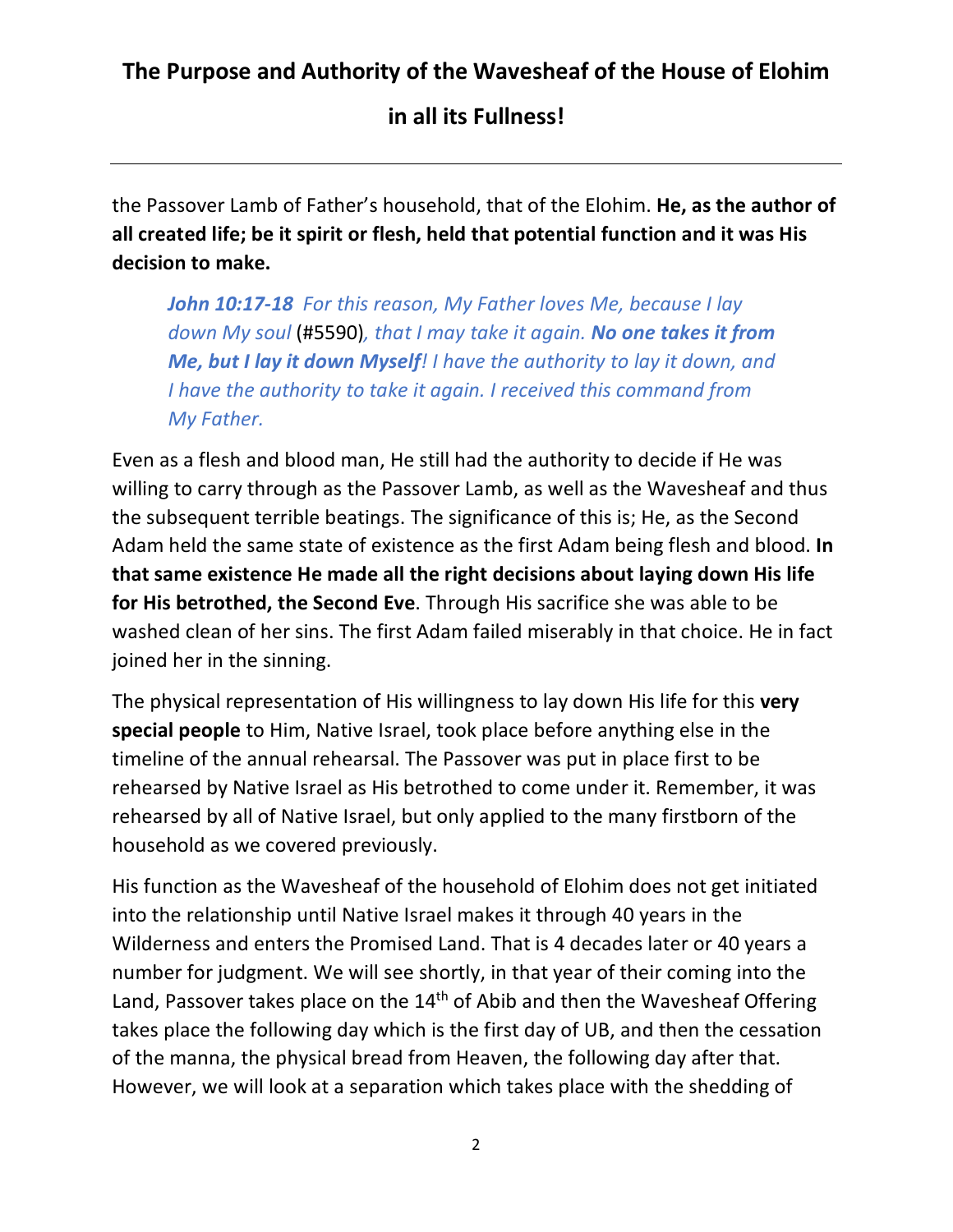**in all its Fullness!**

some blood on the part of Native Israel just prior to that as well. All wonderful patterns with spiritual realities.

It is imperative that we come to the understanding that His representation of the Passover Lamb of the House of Elohim was for the Bride, Native Israel to start with, but out of necessity it had to be extended to specific individuals from Gentile nations. It is not for all the Gentile Nations like it had been to Native Israel! But only until the full number qualifies to complete the Bride, the 144,000, **the threshold number set by the Elohim to be completed**. To accomplish that, it would also require the full and open participation from the other member of the "US" we spoke about in earlier chapters. He is the Being that Jesus revealed and explains to us in the Second Marriage Covenant scriptures of the New Covenant. It is important to grasp, the fact that the number having access to qualify to be the Bride is limited. Once again from our Savior's own mouth at the 14<sup>th</sup> of Abib Passover of Yehovah.

*Matthew 26:27-28 And taking the cup, and giving thanks, He gave to them, saying, drink all of it* (totally consume and internalize it)*. For this is My blood of the New Covenant which concerning many is being poured out for forgiveness of sins.*

The Greek "polus" here is often preceded by the article "the" signifying a noun in place to represent a specific grouping. We understand who this "**Many"** is from the patterns in scripture of those called to qualify to be the Bride in the household throughout the time period allotted to it. Matthew 22:1-14 actually gives the total overview of it as we covered in an earlier chapter which is summed up in verse 14

#### *Matthew 22:14 For many are called, but few chosen.*

That is just an acclamation of Proverbs 31:29 which is addressing a virtuous wife.

*Proverbs 31:29 Many daughters have done well but you excel them all.*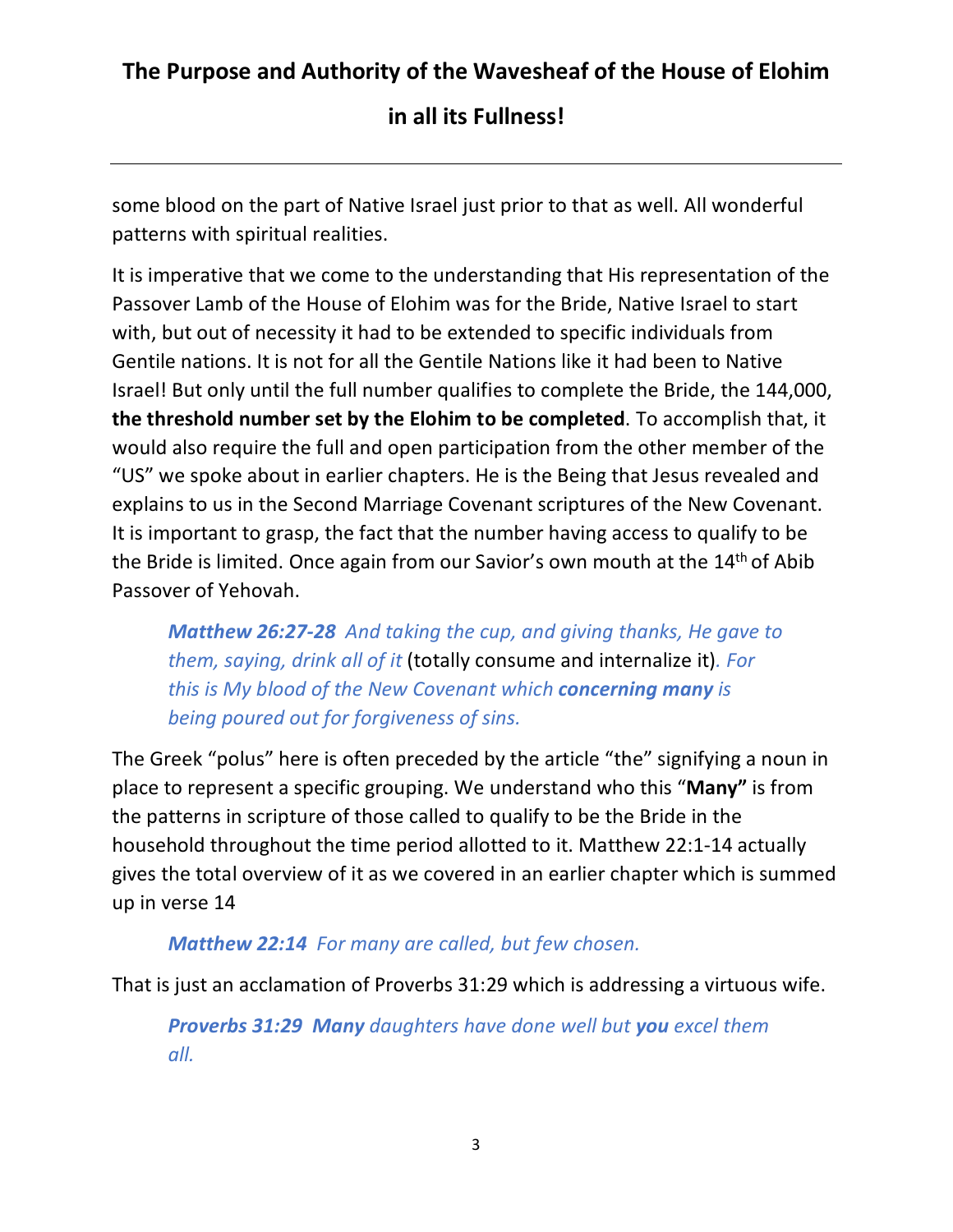**in all its Fullness!**

This is **The Many** Jesus is talking about when He made this **statement the night of His last physical Passover meal marking the end of the old symbols and the introduction and institution of the new symbols**. This understanding is so important it is recorded again in Mark 14:24 for a second witness and then made even more personal in Luke.

*Luke 22:20 In the same way the cup also, after having supped, saying, the cup is the New Covenant in MY blood, which is being poured out for you.*

For who? Those **called** by Father to be joined to His Son under the terms and conditions of the Second Marriage Covenant, the New Covenant, which was required to complete the number which Native Israel failed to do. The full number of the Bride of the household of the Elohim, and specifically to our New Covenant, for the total number of the Bride in Father's Household will be fulfilled.

In talking to His disciples about **drinking His cup and being baptized with the baptism to which He will undergo** and the heckling among them which ensued in Matthew 20, He tells us plainly once again

*Matthew 20:28 …even as the Son of Man* (Second Adam) *did not come to be served* (by the Second Eve)*, but to serve; and to give His life a ransom for many.* 

This understanding flies in the face of little "c" Christianity. **They do not understand the process and sequence required in the keeping of the annual appointed times of meeting, the rehearsals of the realities of the Plan of Salvation**. It is all lost to them through the deceptive workings of Satan and his minions. However, it should not be to The Many who are called by Father.

Jesus and His disciples ate a full First Marriage Covenant Passover meal with the symbols which had been assigned to it back in Exodus 19 at its inauguration on the 14th of Abib. But, immediately after that, they ate and drank of the New Symbolisms with the institution of the Second Marriage Covenant. **It was a clear transition!** It was no longer necessary to eat the flesh of a lamb but rather to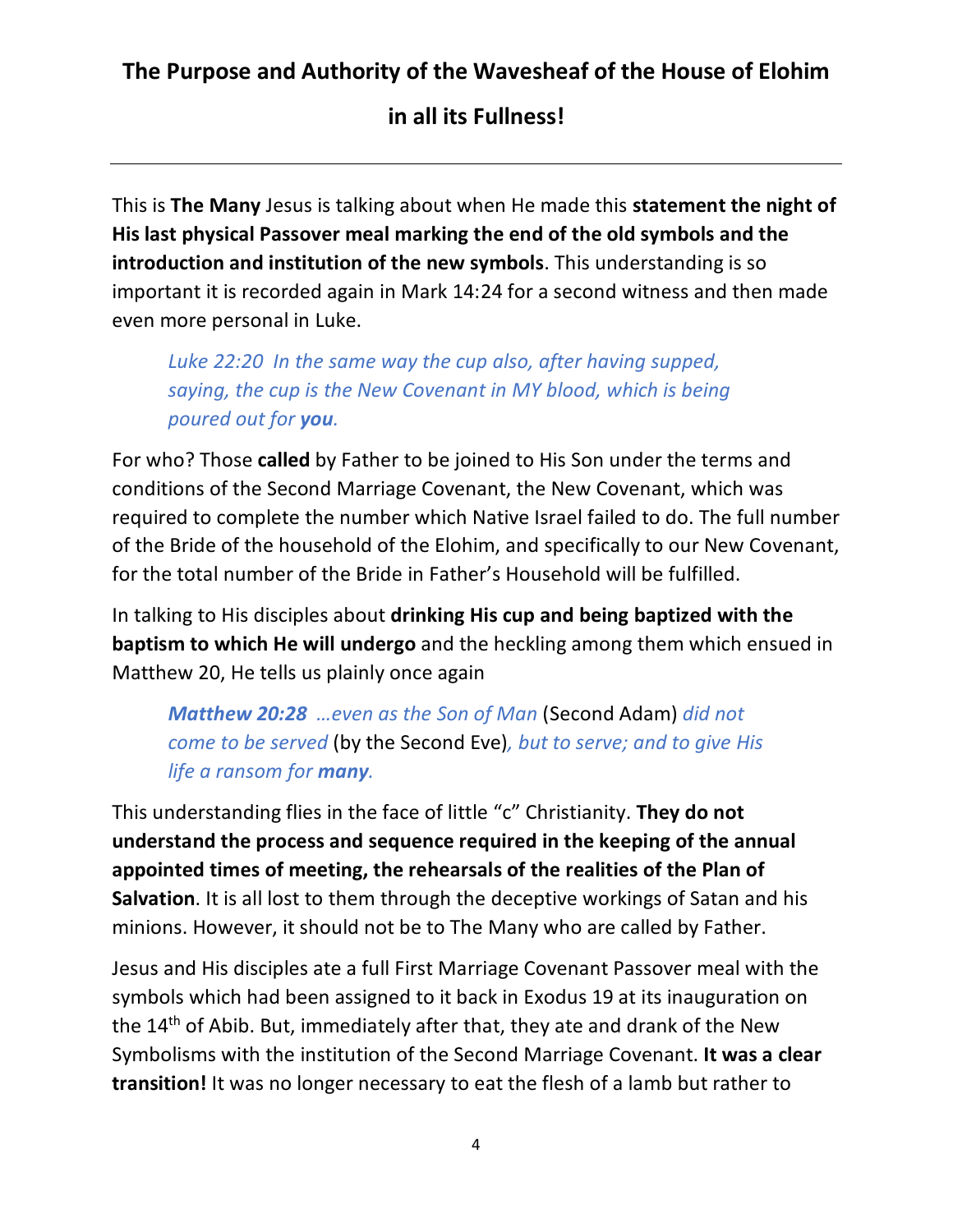drink the cup of wine representing not the flesh but the forbidden blood of the physical sacrificed lamb. **That's a big thing here, folks!** We are instructed that the life is in the blood! (Genesis 9:4, Leviticus 17:11, 14) No longer was the blood being applied to the physical doorposts and sprinkled so to speak but being internalized! However, the symbol of the unleavened bread took on new meaning which we will discuss later. It is vitally important for us to understand that as well. **We no longer engage in the old, but in the new, for our symbols have expanded meanings and understandings under the terms and conditions of the New Marriage Covenant**. The old is just a physical representation of the reality of what was required under the First Marriage Covenant terms and conditions. Under the New, the Second Marriage Covenant, they are not binding on us during this time frame of the calling of the remainder of the Bride in the Plan of Salvation. That reality came on that night, the  $14<sup>th</sup>$  of Abib as it should have, the day when our Savior was to shed His blood. **It was over, completed**; except for carrying through with His physical act of doing so later that day, to mock the Jews of Judaism and expose them as complete frauds as we have discussed in earlier chapters. **He shed His blood on behalf of the Bride, who is referred to as Firstborn and Firstfruit**. Now, we Gentiles who were called are also allowed to participate in the reality and the purpose of it. Just as in the case with Native Israel it will take testing and trials of **many called** Gentiles to be able to develop the few who will completely internalize the blood of the Lamb and the Bread of Life of Father's Household, **BOTH symbols of the Passover of Yehovah**. We are just focusing on the wine/blood at the moment but will on the Unleavened Bread of Life later. It is a really big deal as you will see.

It is by no "accident" the symbols of the New Covenant were transferred into our reality prior to Him being beaten and shedding His blood later that day. Both are inclusive to us, the **called** Gentiles. **His beatings under the terms and conditions of the First Marriage Covenant were not required, in fact, were forbidden. The beating was taken on our behalf, it was a turning point for our inclusion into the number of the Bride**. It qualified us to be able to internalize the blood of the Lamb for the remission of our sins. As we have discussed in earlier chapters, Native Israel did not need this qualifying mechanism for them to be called so they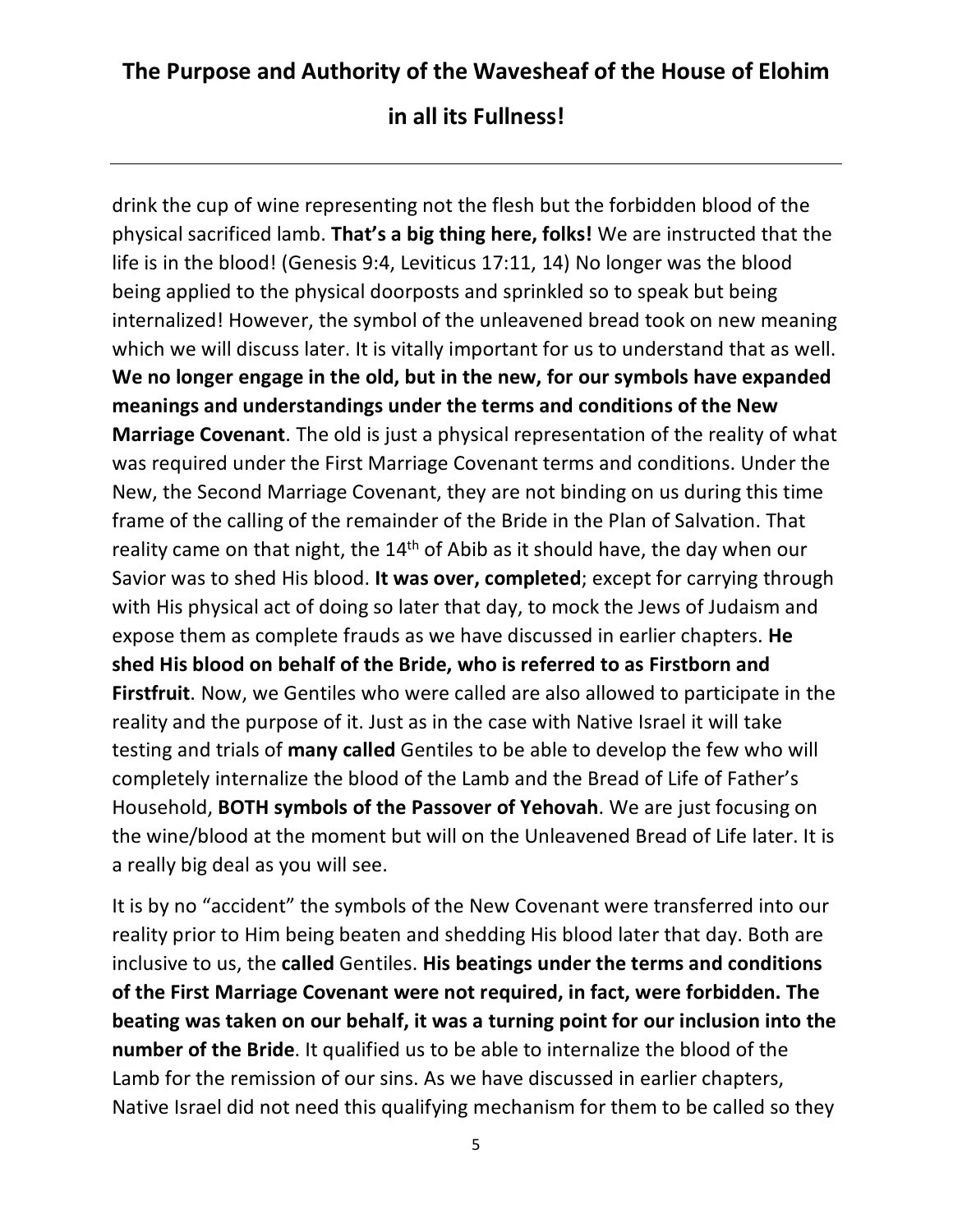**in all its Fullness!**

could eat the Passover of Yehovah. They received that from the actions of Abraham, Isaac, and Jacob. **Not so for us** as The Many being called by Father. **And that is the mystery of the hidden truth of the Wavesheaf of the House of Elohim which we will be discussing shortly, to its purpose and authority.** 

However, we need to address the authority of the Passover Lamb of the Household of Elohim and get that straight and in full view, not just part of it. **The physical aspect of the need for the lamb to be sacrificed is OVER!** We no longer have a need to eat of its flesh at the Passover of Yehovah and neither do the Jews of Judaism. **Its purpose came to an end when the symbols were changed to the new ones.** Lots of folks are dumbed down about that, proclaiming they have to eat a Seder meal. **New terms, and new conditions, with a New Covenant,** folks. We have often covered this very point in the scriptural pattern, but let's once again take a quick visit to what Ezekiel has to say about it during the time frame the Elohim call the Pilgrimage Feast of Passover/UB when Native Israel will have been restored to her rightful place among the nations. **They will NOT be sacrificing a lamb on the Passover but will be following through on the other animal to be sacrificed on it.**

*Ezekiel 45:21-22: In the first month, in the 14th day of the month, the Passover shall be to you* (and) *a feast of 7-days* (in which) *unleavened bread shall be eaten. And the prince shall prepare on that day* (the one day, the Passover) *for himself and for the people of the Land, a bull for a sin offering. Then 7-days of the feast* (UB) *he shall prepare a burnt offering to Yehovah, 7 bulls and 7 rams, perfect ones, daily for the 7-days, and for a sin offering a kid of the goats daily.*

Either we believe that or not. There are many other things changed for that time frame representing the Millennial Rule as well listed here in the annual rehearsals still in place at that future date which we will address in later chapters**. As it should be, there is no longer the need for a physical lamb being sacrificed. The reality of its purpose has been fulfilled, the blood has been applied to the few who qualified to be the Bride from the many, the firstborn is already occupying their function in the household of Father at that time.** The bull is assigned to **all**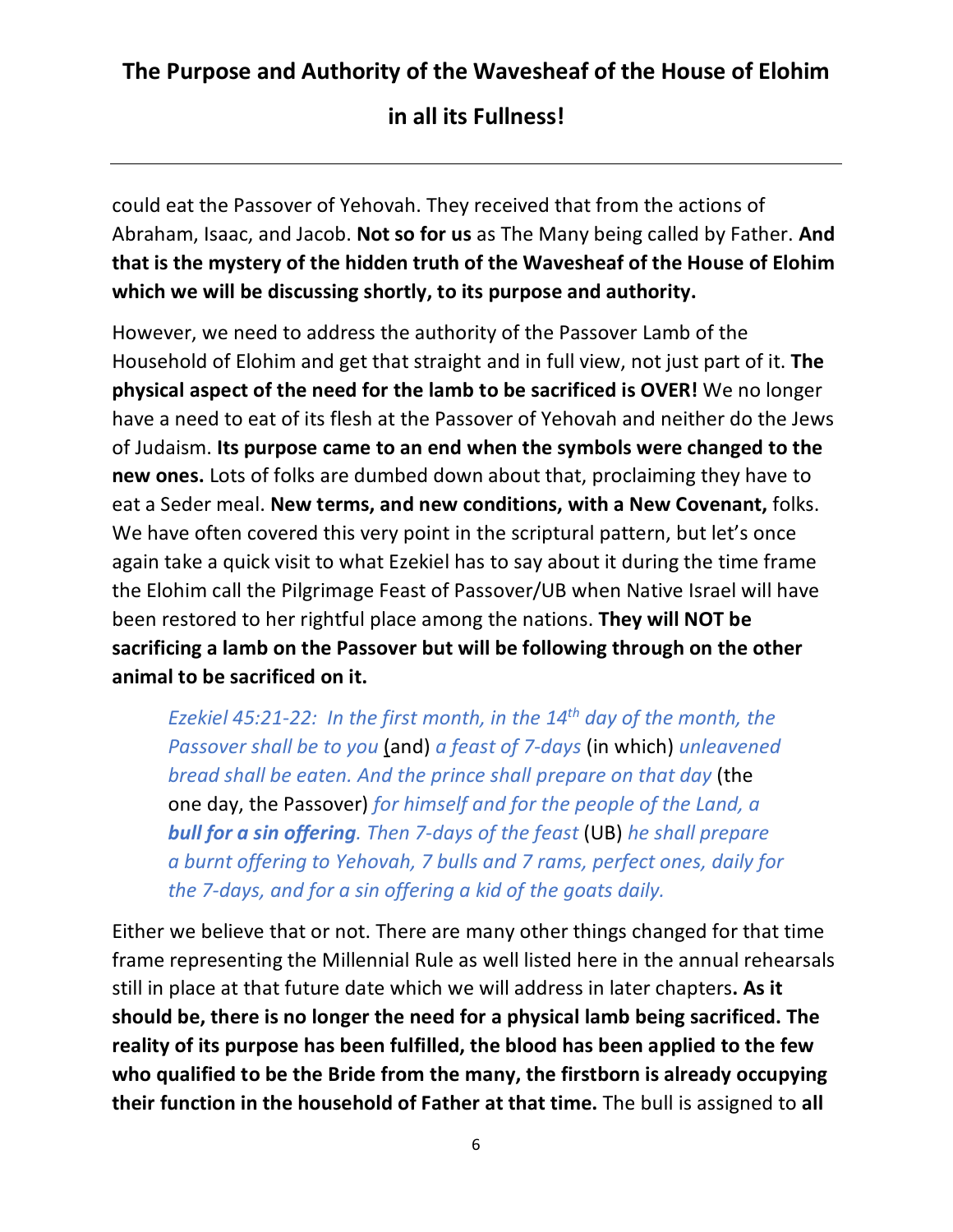**the others** who were of Native Israel who were not firstborn after the command of Exodus 12. However, in Deuteronomy 16:2 we see a bull has been included in the sacrifice on that day, the 14th Passover of Yehovah. Oh yes, from the flock and **from the herd**. Please read 2 Chronicles 35:12 for confirmation of this simple fact. We see that clearly taking place during the reality timeline of the FOT during the Millennial Rule. Maybe more on that later.

That, however, does not mean the authority of the Lamb of Father's household, the Household of the Elohim, has diminished in any way. It in fact, has magnified! No longer meek and humble but ready to rumble as the saying goes. Let's look briefly at the fullness of the Lamb of the Household. Revelation 6:16-17 is instruction about when our Savior/Husband will be returning for His Bride at Pentecost and what He will be doing subsequent to that in the 3 ½ years to follow.

*Revelation 6:16-17 And they said to the mountains and to the rocks, fall on us and hide us from the face of the One sitting on the throne, and from the wrath of the Lamb, because the great day of His wrath has come; and who is able to stand?*

What exactly is one of His functions in the family, the Household of the Elohim?

*Revelation 17:14 These will make war with the Lamb, and the Lamb will overcome* (conquer) *them, because He is Lord of lords, and King of kings, and the ones with Him are called, and chosen, and faithful ones.*

Yes, the authority of the Lamb will transition from **a servant ransomed**, to His former functions in the Household as the **MIGHTY EL!** And His Bride will be alongside Him.

*Revelation 19:13-14 And having been clothed in a garment which had been dipped in blood* (His fleshly body)*. And His name is called; The Word of God! And His armies in Heaven followed Him on white horses, being dressed in fine linen, white and pure.*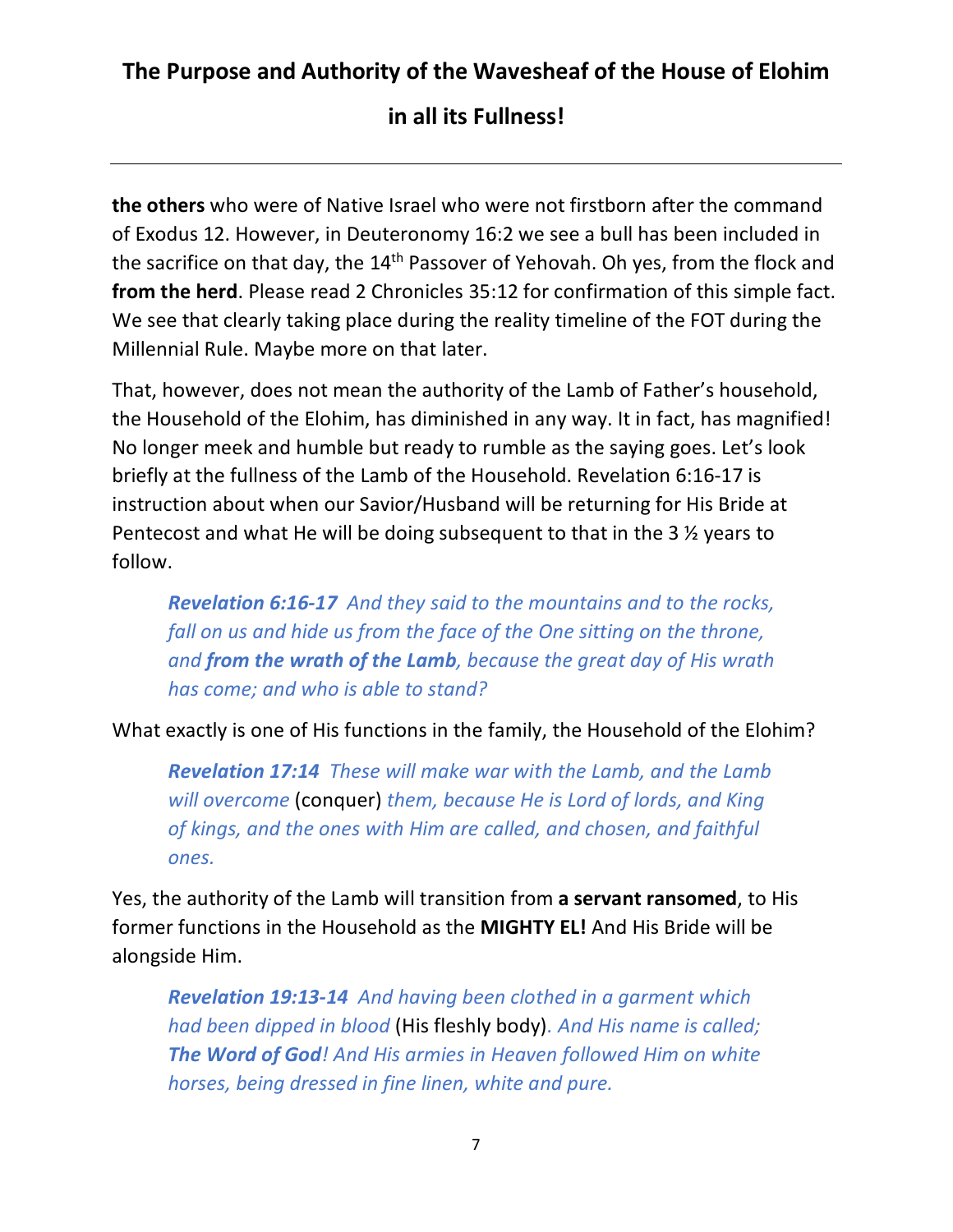There are so many scriptures to this pattern. We have written about it often and extensively and all that is available on the site at: abibofgod.com.

Now, onto the purpose and authority of His other function, **the Bread of Life** as it relates to the Bride under our terms and conditions of the Second Marriage Covenant. **He is the Wavesheaf of the Household of the Elohim**.

*John 6:47-51 Truly, truly, I say to you, the one believing into Me has everlasting life* (at hand)*. I am the Living Bread that came down from Heaven* (when I emptied Myself of all My glory). If anyone eats of this *Bread* (the true Manna)*, he will live forever. And indeed, the bread which I will give is My Flesh* (Did you get that? **His flesh is now the Bread of Life, the First of the firstfruits, not the flesh of the lamb, under the upcoming New Second Marriage Covenant Passover terms and conditions of Yehovah)***, which I will give* (future tense) *for the life of the world.*

**Our Savior/Husband has just informed the Jews of Judaism (verse 52) there will be no need for consuming the flesh of the lamb on Passover in the near future**. There is a big change coming in My Passover, the Passover of Yehovah on the 14<sup>th</sup> of Abib to reflect that I have turned from you and will be looking at many Gentiles being called to complete the number you never finished because of your evil and adulterous backsliding. Of course, they were so caught up in their religion of Judaism they had not eyes to see or hear. The importance of the unleavened bread being consumed on the night of the 14th Passover of Yehovah, will be, and now is, magnified from just the physical symbolism of being without sin, to the Living Bread, the bread of Eternal Life, and thus replacing the symbolic flesh of the lamb which was required to be consumed in its entirety under the terms and conditions of the FMC. He is boldly informing the Jews of Judaism that the FMC terms and conditions of the Passover of Yehovah pertinent to them will be superseded with new ones. The "Bread of Life" will now be the flesh eaten!

*John 6: 53-56 Then Jesus said to them, truly, truly, I say to you, except you eat the flesh of the Son of Man* (now the Unleavened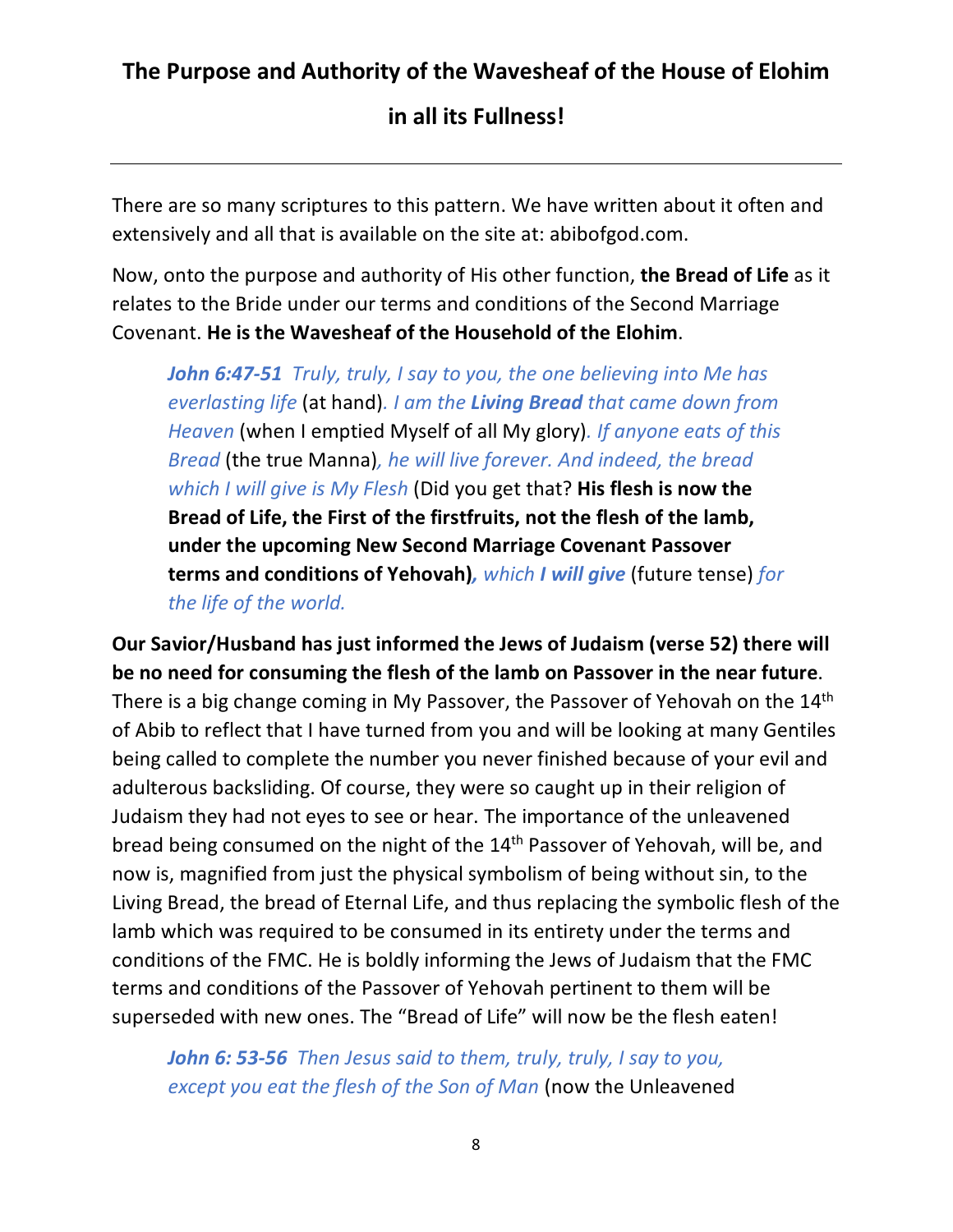**in all its Fullness!**

Bread of Life, not the flesh of the lamb) *and drink His blood, you do not have life in you. The one partaking on My flesh* (the Unleavened Bread) *and drinking My blood* (the Wine) *has everlasting life, and I will raise him up at the last day* (What last day? What is the focus of the timeline of this part of the Plan of Salvation?)*. For My flesh is truly food, and My blood is truly drink. The one partaking of My flesh* (The Bread of Life now) *and drinking My blood abides in Me and I in him.*

**Now, we have new symbols for it is a New Covenant; not a continuation of the old one, the goal is the same, but not the terms and conditions**. If you are one of the "temporarily dumbed down" called at this time who have been sucked into thinking you are to keep a Seder meal for Passover consisting of discarded symbols, you have no part in Christ under the terms and conditions of the Second Marriage Covenant Passover! No ands, ifs, or buts, about it. Those are His words, His judgment not ours. Simple solution: repent! Get with the program, for the qualifying times and symbols of the First Marriage Covenant are long gone, folks. Please get this straight.

*Hebrews 8:6-9 But now He has gotten a more excellent ministry, also by so much as He is a Mediator of a Better Covenant, which is enacted and established on Better Promises. For if the First was faultless, place would not have been sought for a Second. For finding fault, He said, behold, the days are coming says the Lord when I will make an end on the house of Israel, and on the house of Judah* (of the Marriage Covenant)*; a New Covenant shall be* (put in place)*, not according to the Covenant I made with their fathers in the time of My taking them by the hand to lead them out of the land of Egypt; because they did not continue in My Covenant, and I regarded them not* (any longer as My betrothed)*, says the Lord.*

**THIS IS A VERY BIG DEAL. NO SMALL MATTER!**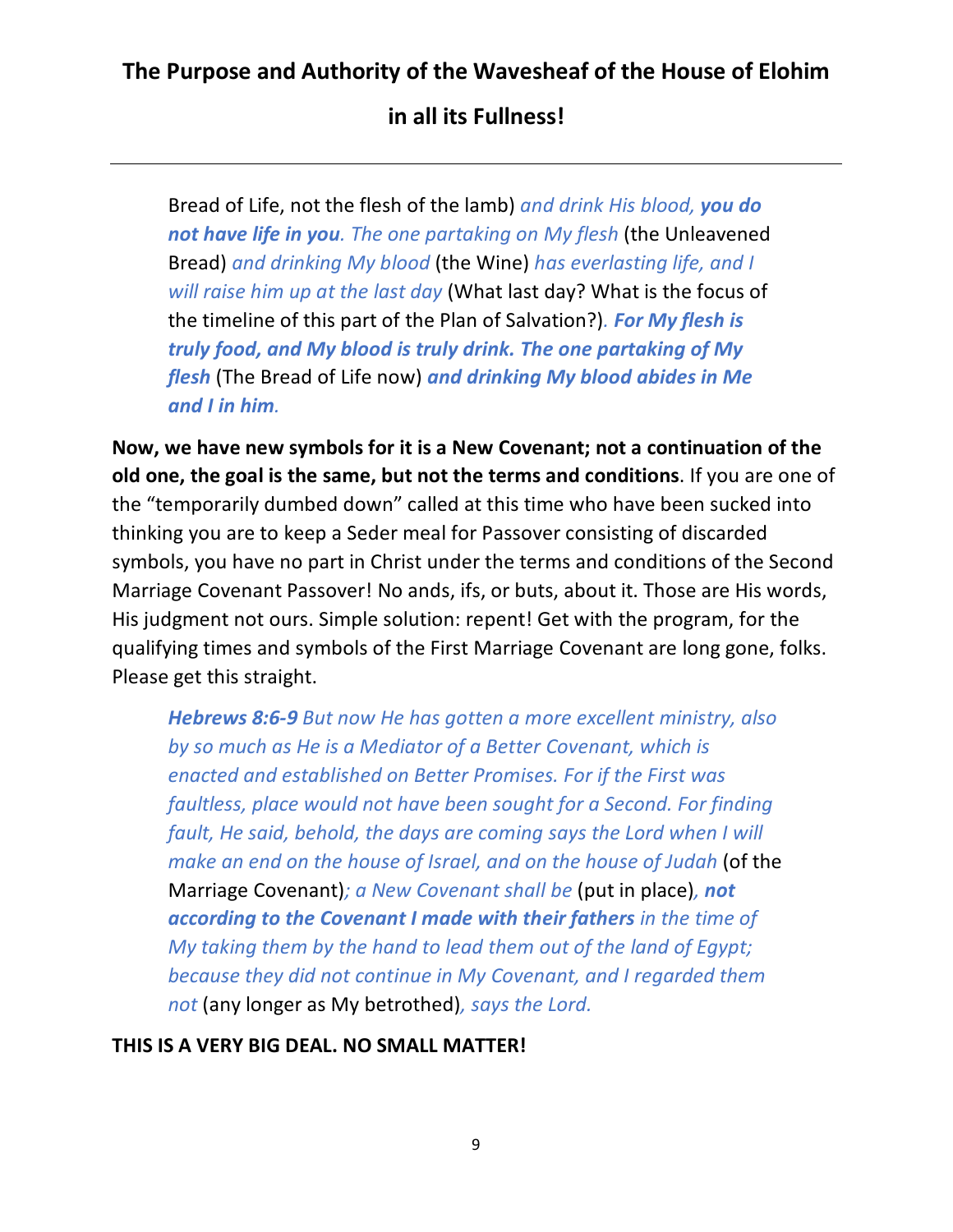**in all its Fullness!**

Those called by Father under this New Marriage Covenant, are called to a Better Covenant because of the terms and conditions and promises. **We know our Savior/Husband as the Lamb that roars now, not the Lamb going quietly to slaughter**. He fulfilled that reality long ago. We are now into the firstfruit phase, the 49-day count phase of the early harvest of the Plan, the segment assigned to the Bride in the Household. More specifically, to the calling of the individual Gentiles from every nation to complete the number not completed by Native Israel through either house of Israel or Judah. **He is going to perform His ultimate role as our Healer, mending us into the Spiritual Nation of Israel**, which is the joining of those who have qualified as the Bride under both Marriage Covenant terms and conditions on Pentecost, the 50<sup>th</sup> day, the Jubilee of the Bride. He is our Wavesheaf Offering, that being; the **First** of the Firstfruits of the individually called Gentiles from every nation. This is no longer about Native Israel, but about Spiritual Israel. The Abib Calendar can't be set without this vital role being acknowledged and applied to the equation

#### **The Wavesheaf Authority**

So, let's once again look at the authority of this in the Abib Calendar. We refreshed our understanding of it several chapters back, so let's do a quick review of that before we enter the actual step by step of that process for entering the Promised Land. **Just as the young lambs must be available for separation on the 10th day of the month of Abib for the upcoming Passover in that month on the 14th day, so too does the First of the firstfruits of the young maturing barley have to be ready.** This is to ensure that the First of the Firstfruit of the barley grain will actually make it to the location of its offering for it can be taken from anywhere in the Land where it matures first. The new year can't start unless there will be an ample amount of mature barley in the Land to constitute an "omer" for the Wavesheaf Offering which takes place during the Feast of UB on the first day after the weekly Sabbath, which we know as Sunday, which is the beginning of the 7-day weekly cycle instituted at creation by Yehovah/The Word/Jesus. As such, it can fall on any one of the 7-days of the Feast of UB. **That is why Pentecost needs to be counted by ourselves and is not given a fixed date in the 3rd month.**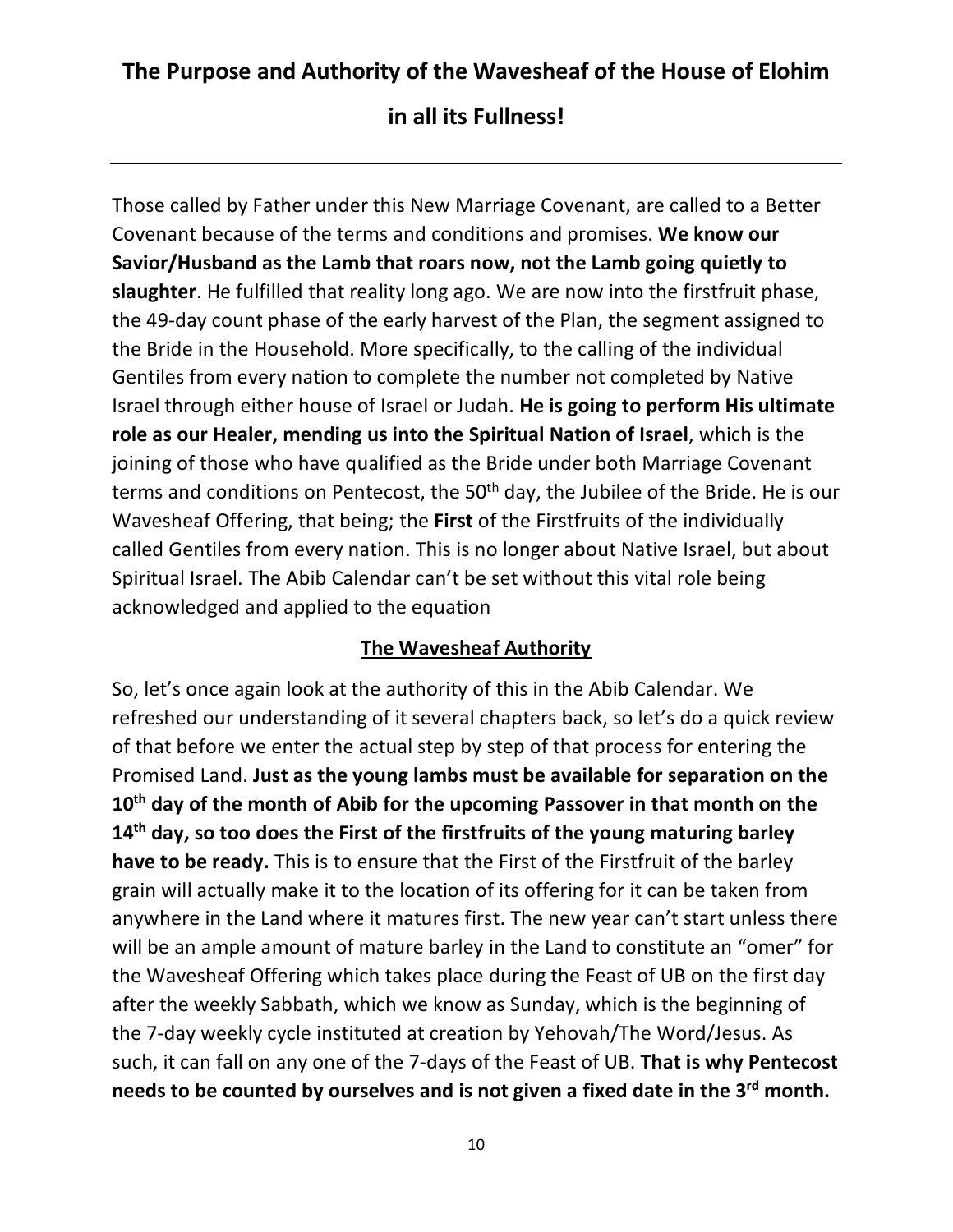Simple arithmetic tells us the  $50<sup>th</sup>$  day after starting on a Sunday will always end on a Sunday as well. That is a mystery to most but not to Satan. He will do anything he is allowed to do to confuse and delay that from happening. Some understand the various mechanisms used and personages used to do so. They often employ the confusing methodology of good is evil and evil is good. Fortunately, these purveyors of evil are not completely successful. However, a lot of "**The Many**" who have been called by Father have been led away, migrating in the wrong direction by their swan song not to return during this timeframe of the Bride.

We demonstrated in a previous chapter that this month is named the Head of the months for a reason, remember? **Easily shaken heads of grain, which signifies their ability to let loose their mature seeds. They are normally surrounded by a sea of immature young barley in various stages of growth**. Please take a lesson from that as to our calling here at the end of the age. We looked into Leviticus 23 briefly to just get the actual language for the command for the wavesheaf as to its sequencing of the first month of the year. It is simple to see the Elohim placed this particular command in the order of commands after giving some simple instruction on the 7th day Sabbath first, then the Passover of Yehovah, and then the pilgrimage Festival of Unleavened Bread. That is all with purpose. The supremacy of the  $7<sup>th</sup>$  day Sabbath in all of this is stated at the very beginning so there is no mistake as to what is going to be discussed as to the weekly cycle. It is the anchor, the benchmark for determining the other 6-days of a creation week. So, let's pick it up at that location.

*Leviticus 23:9-11 And Yehovah spoke to Moses saying, speak to the sons of Israel, and you shall say to them, when you come into the Land* (not before that time)*, which I am giving to you, and reap at the time of harvest and have brought in the sheaf of the first of the firstfruits of your harvest to the Priest. Then he should wave the sheaf before Yehovah, to be accepted on your behalf, on the day after the Sabbath* (#7676) *the priest shall wave it.*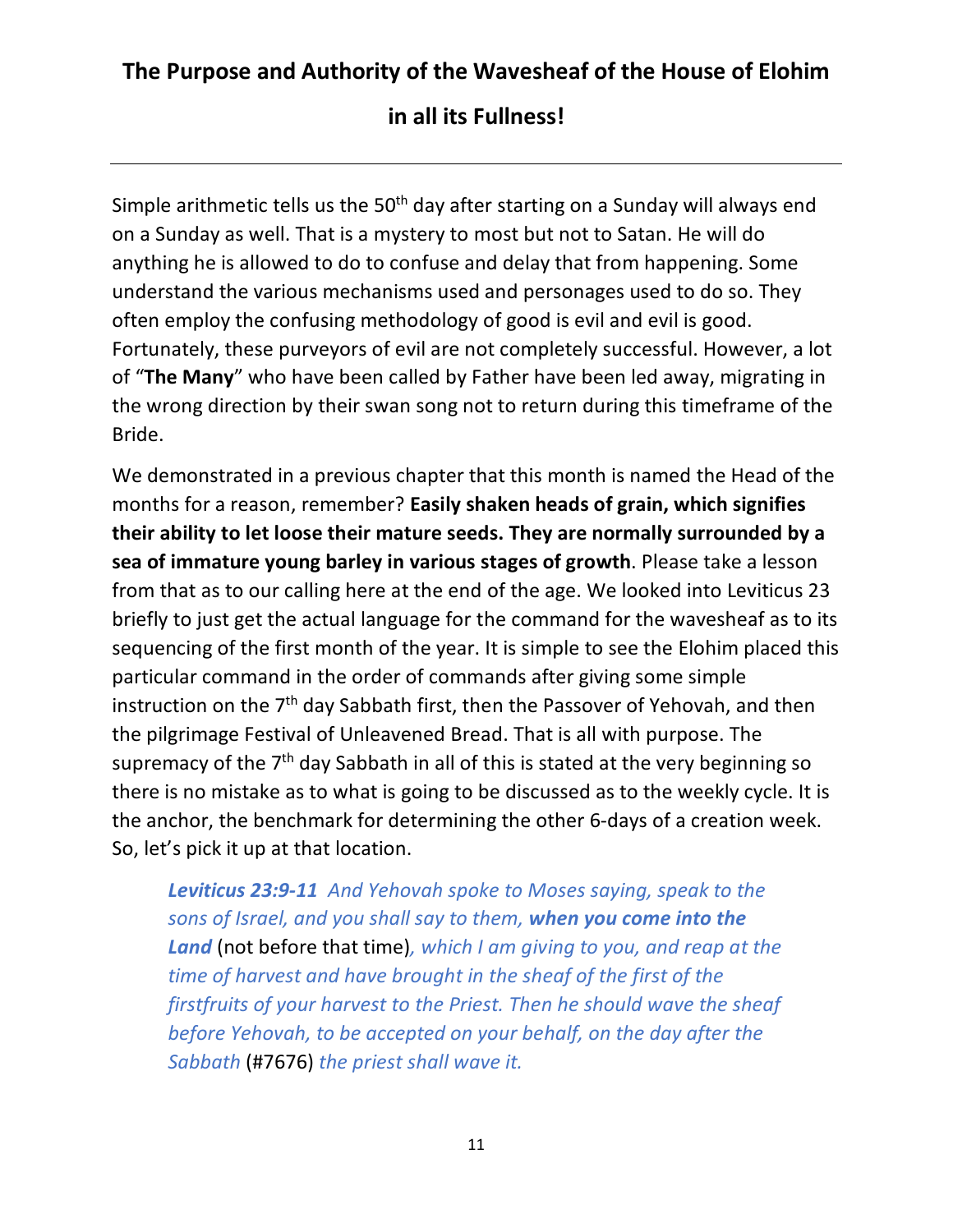The very first instructions we read about after the instructions given of the 7-day Feast of the Unleavens or Unleavened Bread, are those relative to the Wavesheaf Offering. We are still in the context of the instructions about the 7-day period of UB. We will see that very clearly shortly. When it says; "on the day after the Sabbath the priest shall wave it" we are receiving very clear instructions that it is the 1<sup>st</sup> day of the week or what we call Sunday that is being referenced here (in the Northern Hemisphere for that changes in the Southern Hemisphere as to growing seasons. Then we have the fact of those being west of the International Time Zone making a day earlier that it was for the timing of days when Jesus walked on the earth). Every day of the creation week was given a number only, except the 7th day which was given a name; Sabbath. **Here we have Yehovah making it absolutely clear to Native Israel that the day of the Wavesheaf Offering was on the day after the Sabbath, so there would be no confusion**. But leave it to the Pharisee's to mess that up. This first day of the week would always fall during the 7-day period of UB. We do not look for the Sabbath falling during the 7-days, but for the day after the Sabbath doing so, which is always a Sunday (east of the IDL), 1st day. No other weekly configuration means a thing to the Elohim, only the one They instituted at creation. Please do not be led astray on that point. The Jews of Judaism err big time on how they interpret this. Their traditions proclaim it is the day after the Shabbaton (#7677) which starts their passover and feast of UB. That is why they keep Pentecost on the fixed date of Sivan 6 and is also indicative of why they claim it to be shavuot or firstfruits. **They do not use nor acknowledge the name Pentecost, and neither do many of the deceived of this age as well.** That is not the First of the Firstfruit focus that we are to have as the Bride. They have been rejected from that function due to their adulterous activities and thus have it all out of focus. Our focus is on this Wavesheaf offering commencing the early harvest of humble barley which bows to Father even in its maturity, not the later harvest of wheat which is stiff necked. That is why we also call it Pentecost as instructed in the terms and conditions of the Second Marriage Covenant. Our Savior/Husband had to do something for us to be accepted into the count of the Bride. He did it on our behalf. He was beaten just as the first of the firstfruit sheaf of barley was, to extract an omer of grain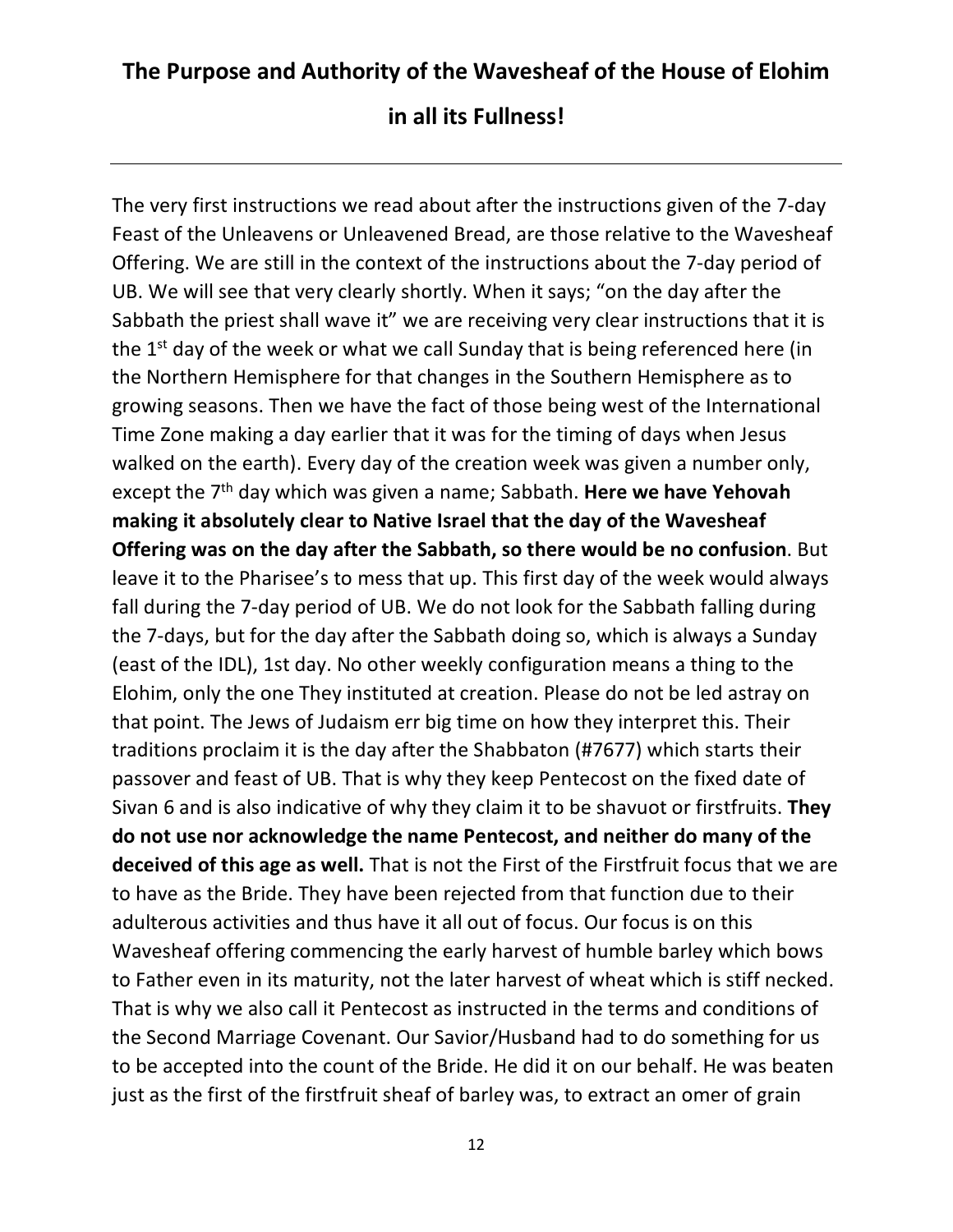#### **in all its Fullness!**

from the easily shaken heads. We will get to all of this soon, but we must first cover the command given in verse 9: *"…when you come into the Land which I am giving to you."*

**Native Israel did not keep this function of the Wavesheaf Offering prior to the time of entering the Promised Land.** Why? The answer is one of great importance to us the Gentiles of this SMC. It is very important to the Plan of Salvation. The simple answer is they did not do any planting or harvesting of grain crops during their 40-years in the wilderness. Why? Because they were given the bread from Heaven to harvest each morning, 6-days of the week to meet their needs. They were primarily shepherds and gatherers as we will see later. That is a simple fact. The reality of the wavesheaf is that it was a contingency Plan that would only become a necessary function and rehearsal if Native Israel displayed signs of not being capable of completing the pre-set number of the Bride.

There are a number of accounts in various books of the Bible addressing their arrival in the Land. The book of Joshua is a very thorough account of what took place before they crossed the Jordan and after, when they entered the Land, so let's start there. We will pick it up in chapter 4.

*Joshua 4:20-24 And the 12 stones which they took out of the Jordan were raised up in Gilgal by Joshua. And he spoke to the sons of Israel saying, when your sons ask their fathers hereafter saying, what do these stones mean? Then you shall make your sons to know saying, Israel came over the Jordan on dry land, because Yehovah your Elohim dried up the waters of the Jordan before you, until you crossed over as Yehovah your Elohim did to the Red Sea, which He dried up before you until you crossed over, so that all the people of the Land shall know that the hand of Yehovah is strong, so that you may fear Yehovah your Elohim all the days.*

This is the account of Joshua instructing the offspring of the men of Israel who had perished in the wilderness for their disobedience to Yehovah. Actually, much more than just disobedience as we will see from His own words. Native Israel had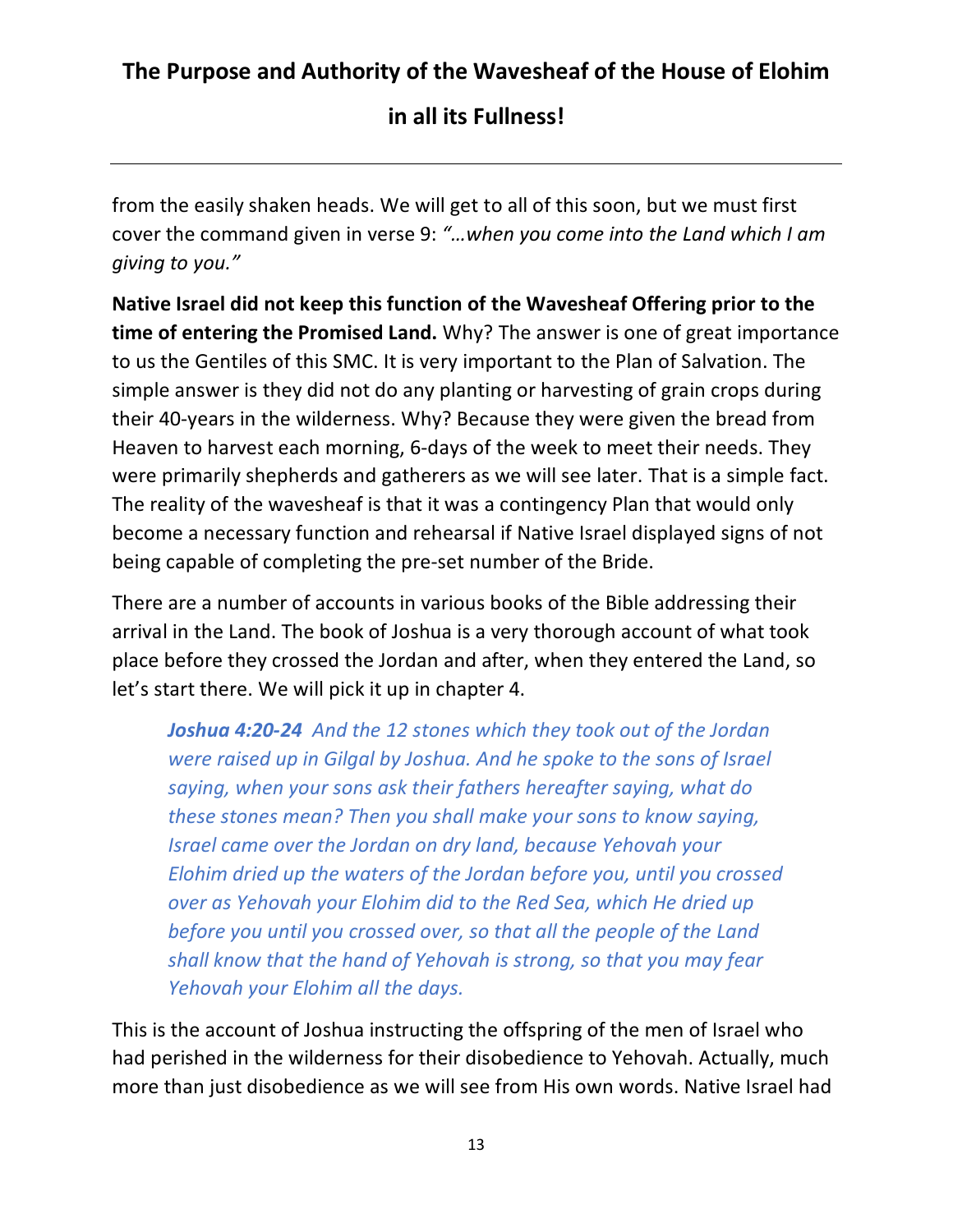just crossed over the Jordan at the time of year that it was impossible to do so, the month of Abib. We covered that account in an earlier chapter so we will not now. It is enough to mention that in a normal 12-month lunar year the Jordan River would be running very fast with great volumes of water as it drained the entirety of the north of the country from the winter rains and melting snows. That is why in doing so He sent a very clear message to the nations Native Israel was about to encounter.

So here we have Native Israel making it to the Promised Land. It has been a long time coming since Abraham first received the promise. It is important to recognize the timing of their arrival. It is set up so they will have to keep all of the annual appointed times of meeting with Yehovah in their entirety the first year of the promise being fulfilled. The series of events which rapidly follow in this month of Abib are eye-opening. After entering the Promised Land (PL) via a miracle at the overflowing and raging Jordan River, they camped at Gilgal (rolling wheel). **Here in Joshua we learn that not one member of Native Israel born during the wilderness journey had been circumcised. Without being circumcised they would never have been allowed to participate in the Passover of Yehovah (except Caleb and Joshua). Those were the rules under the terms and conditions of the First Marriage Covenant.** 

*Exodus 12:48-49 And when a foreigner shall dwell with you, and will do the Passover to Yehovah, let every male of his be circumcised and then he may prepare it, and he shall be like a native of the land. But any uncircumcised one may not eat of it. One law shall be to the native* (Israelite) *and to the stranger, the one staying in your midst.*

That command can't be any clearer. Under the FMC terms and conditions no male could participate in the Passover to Yehovah unless they were circumcised. No exceptions allowed! With this in hand let's pick up the account at Gilgal in Joshua.

*Joshua 5:2-7 At that time Yehovah said to Joshua, make for yourselves flint knives and again circumcise the sons of Israel, the second time. And Joshua made flint knives for himself and*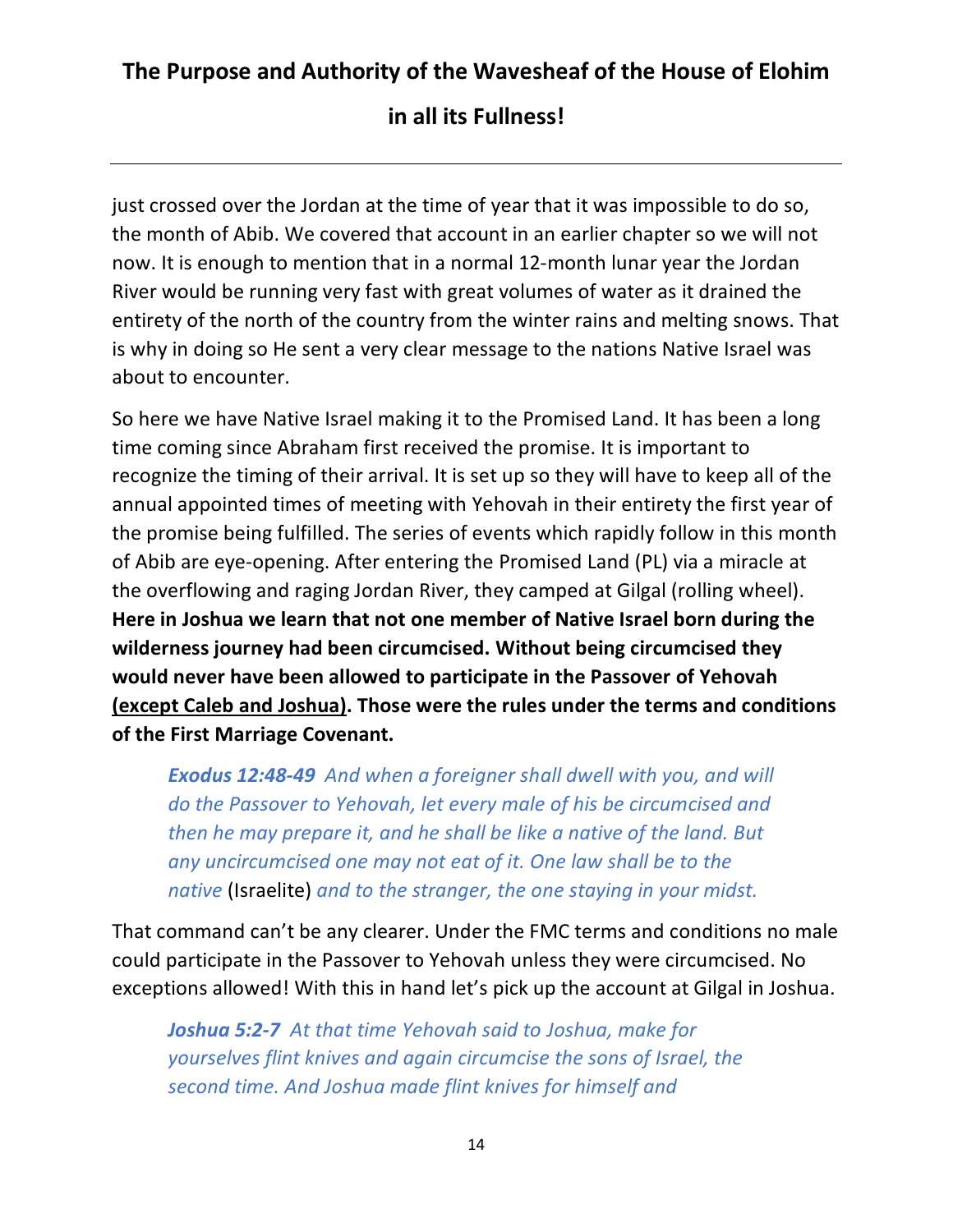*circumcised the sons of Israel at the hill of foreskins. And this is the reason why Joshua had to circumcise them: all the people who had come out of Egypt who were males, all the men of war, had died in the wilderness, in the way, after they came out of Egypt. For all the people who came out had been circumcised. And all the people who had been born in the wilderness, in the way, after coming out of Egypt, had not been circumcised. For the sons of Israel had walked 40-years in the wilderness until all the people, all the men of war who had come out of Egypt were destroyed who did not listen to the voice of Yehovah, to whom Yehovah had sworn to not show them the Land which Yehovah swore to their fathers to give to us, a land flowing with milk and honey. And He raised their sons up in their place. Joshua circumcised them, for they had been uncircumcised for they had not been circumcised on the way!*

**The simple repercussion of that is; no circumcision = no Passover of Yehovah**. (Flesh for them, Heart for us) All the males under 20-years of age had never taken of the Passover lamb. There were only two individuals left who crossed over the Jordan to the Promised Land who had been men of war, who had been circumcised in Egypt. They were Caleb and Joshua as we will see. They started the journey with over 600,000 men of war. We will see that their rebellious whining attitudes increased to a point of rejection by Yehovah. They disinherited the promises. But here we now have those who were not a party to all of that rebellious activity being prepared to assume the promise and partake of their first Passover to Yehovah. He will enter into the terms and conditions of the FMC at Sinai with those who are about to enter into the PL, but first they must swear to them before proceeding. This is a big turn of events we are learning about here. Native Israel had been given the opportunity to enter the Promised Land many decades earlier. But they believed the lies of those who came back from the scouting mission of the Land over the truth of Caleb and Joshua. That was a very big turning point and a lesson for us all under the terms and conditions of our Marriage Covenant as well. Joshua gives us some of the history surrounding the aftermath of the spies return.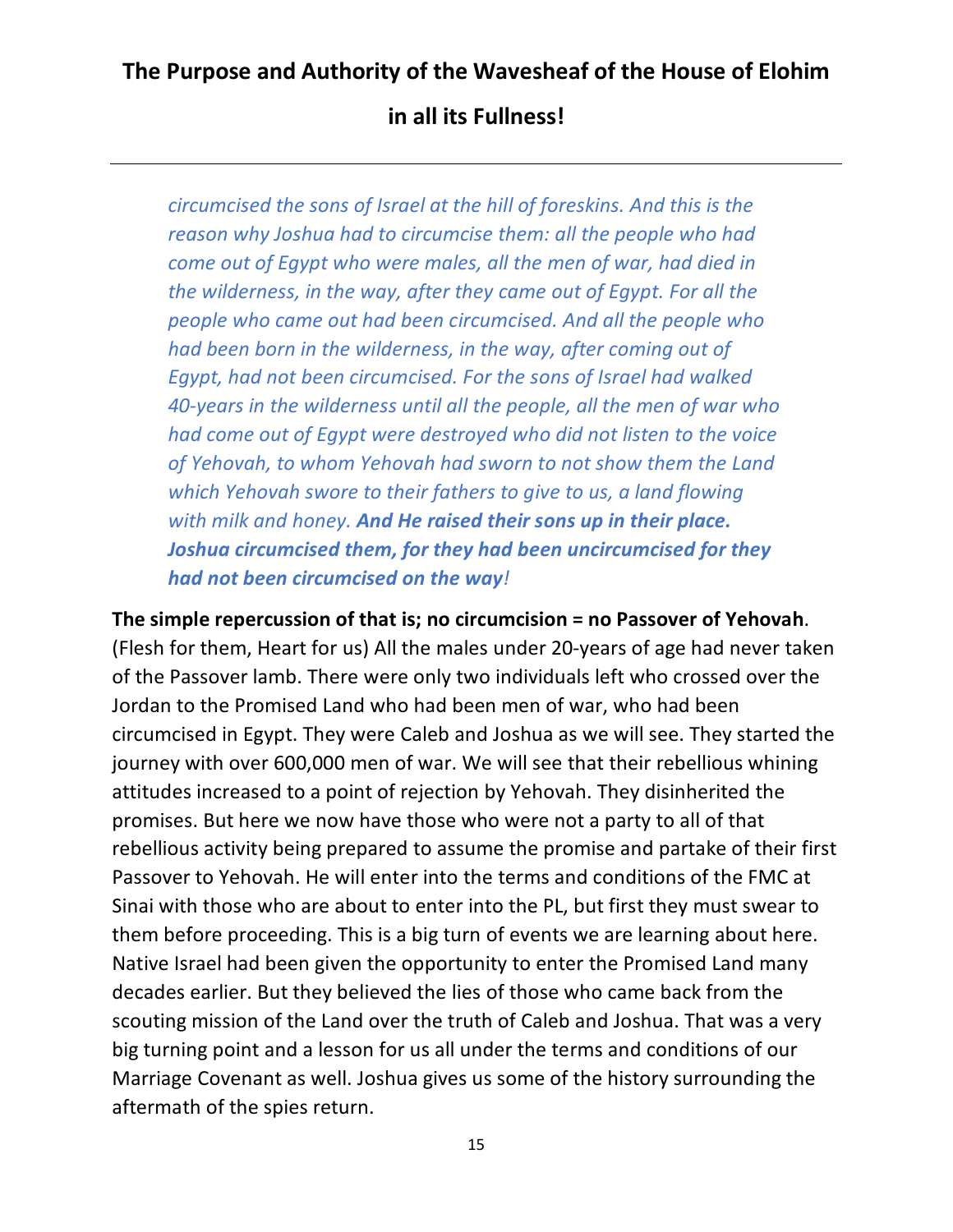*Numbers 14:1-11 All the congregation lifted up their voice and cried; and the people wept during the night. And all the sons of Israel murmured against Moses and against Aaron. And all the congregation said to them, oh that we had died in the land of Egypt or in this wilderness; oh, that we had died! And why is Yehovah bringing us into this land to fall by the sword? Our wives and our infants will be a prey. Is it not good for us to return to Egypt? And they said each to his brother, let us appoint a leader and return to Egypt. And Moses and Aaron fell on their faces before all the assembly of the congregation of the sons of Israel. And Joshua the son of Nun and Caleb the son of Jephunneh, of those who spied out the Land, tore their garments. And they spoke to all the congregation of the sons of Israel saying, the Land into which we traveled to spy it out, is an exceedingly good land. If Yehovah has delighted in us then He will bring us into this Land and will give it to us, a land which is flowing with milk and honey. Only do not rebel against Yehovah. And you should not fear the people of the Land, for they are our bread* (we will devour them)*; their defense has turned away from them; and Yehovah is with us; do not be afraid of them. And all the congregation said to stone them. And the glory of Yehovah appeared in the Tabernacle of the congregation to all the sons of Israel. And Yehovah said to Moses, how long will this people despise Me? And how long will they continue to not believe Me, for all the signs which I have done in its midst?*

Is this not once again just amazing? In verse 22 Yehovah actually reminds Moses that these men had put Him to the test 10 times now. His patience was over with them. **Here we have 10 of the 12 men sent into the Land to spy it out returning with a false report.** We too have the same equivalent in our time as well. We hear false reports of the Promised Land all the time. These false reports tempted the people to turn from Yehovah and from **The Few** who were speaking the truth. Let's pick this narrative up once again in verses 26-37 so there is no mistaking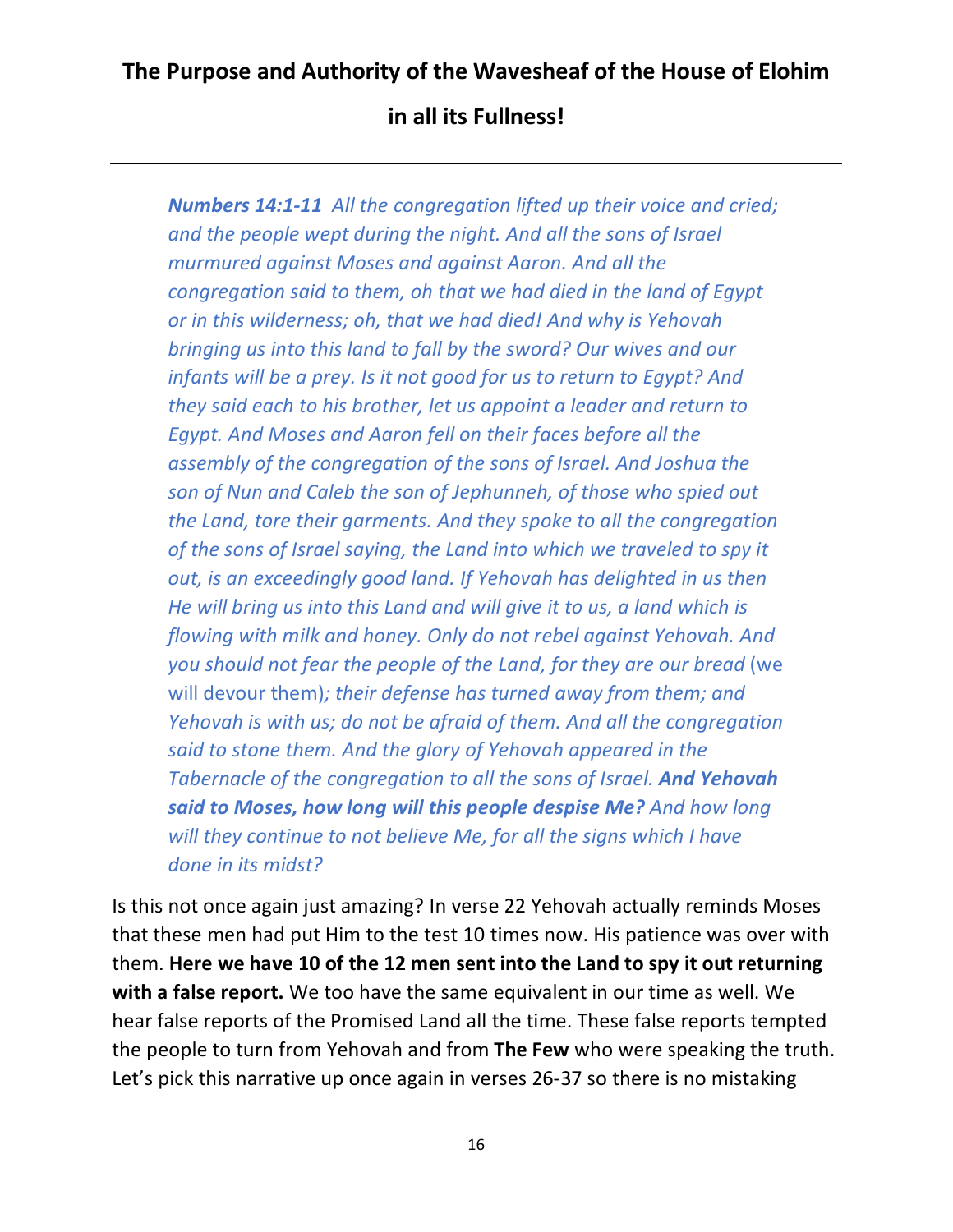**in all its Fullness!**

what took place here, for some are ignorant of it, and some just try to revise the record to fit their false doctrines.

*Numbers 14:26-37 And Yehovah spoke to Moses and Aaron saying, how long shall I bear with this evil company who are murmuring against Me? I have heard the murmurings of the sons of Israel which they are murmuring against Me. Say to them, as I live says Yehovah, as surely as you have spoken in My ears, so I will do to you. Your dead bodies shall fall in the wilderness, the entire amount of you who are numbered from 20-years old and upward, in that you have murmured against Me. You shall certainly not come into the Land which I lifted up My hand to cause you to live in, except Caleb the son of Jephunneh and Joshua the son of Nun. As for your infants of whom you have said, they shall be a prey, I shall bring them in, and they shall know the Land which you have rejected. As for you, your carcasses shall fall in the wilderness. And your sons shall be shepherds in the wilderness 40-years, and shall bear your infidelity and whoredom* (#2184: they had been married to Him at Sinai) *until your carcasses are waisted in the wilderness; by the number of days in which you spied out the Land, 40-days, a year for a day you shall bear your iniquities: 40-years. You shall know My alienation from you because of your breach of promise, I am Yehovah, I have spoken. I shall do this to all of this evil company who are gathered together against Me; they shall be brought to an end in this wilderness and there they shall die. And the men whom Moses had sent to spy out the Land, and who when they returned made all the congregation to murmur against him by bringing an evil report against the Land, even those men bringing up an evil report of the Land, died by the plague before Yehovah.*

Our Savior/Husband's patience is long lasting but not forever. He endured the 10 times Native Israel tested Him, and then He decided enough is enough. He decided to start with a fresh batch of people, I am rescinding My promise to the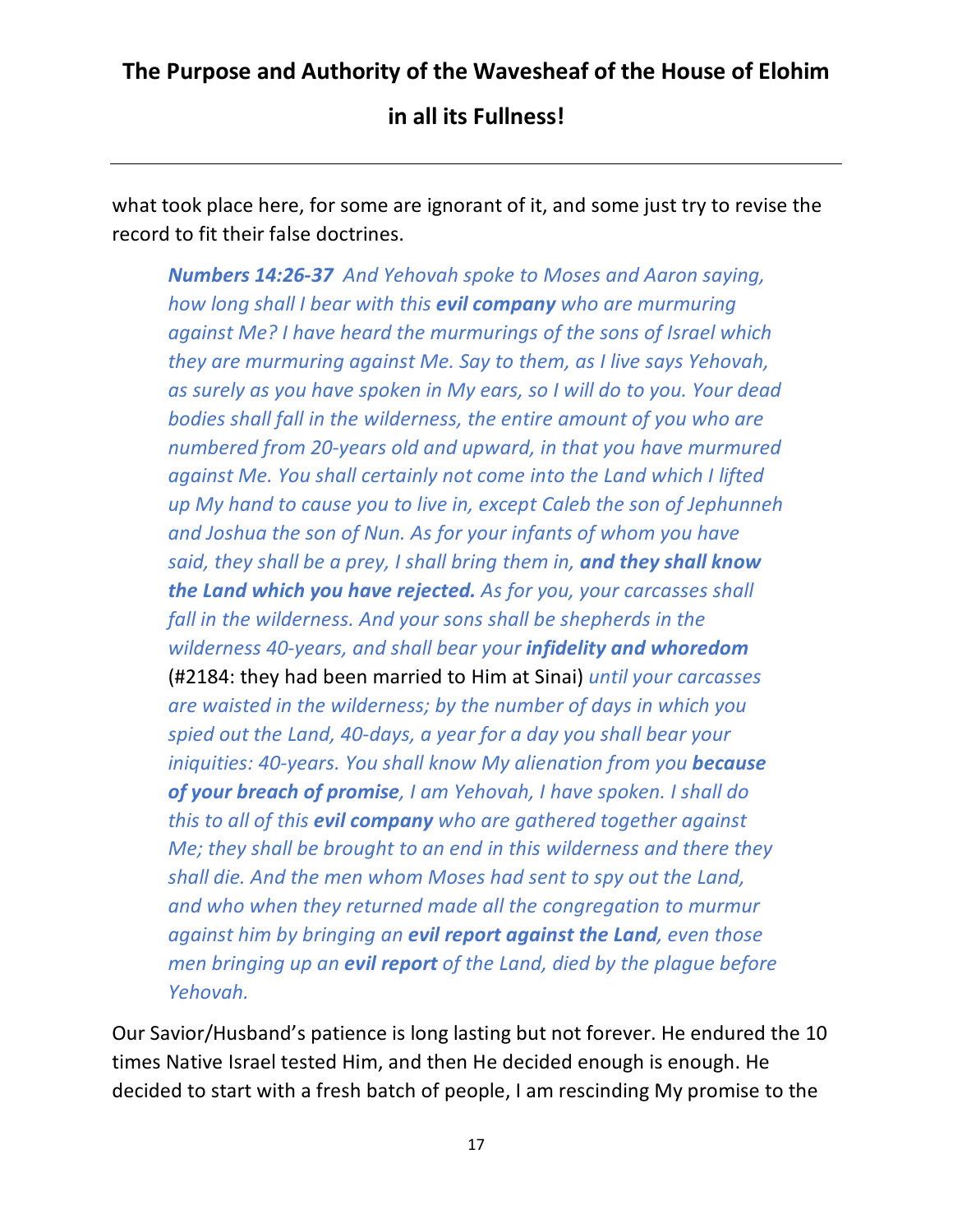#### **in all its Fullness!**

rebellious ones and they will know that I have done so. He did not change His mind, but He did add mercy to it all, letting them live when He could have killed them all right there like He did to the 10 lying spies. That's the record of how we arrived to this huge mass of Native Israelites now in the Promised Land who had never participated in a Passover to Yehovah. They were about to do so for the first time. How fitting for that to be in the PL and how prophetic of an event is this? Now back to Joshua.

*Joshua 5:9 And Yehovah said to Joshua, today I have rolled away the disgrace of Egypt off of you. And He called the name of the place Gilgal* (rolling wheel) *to this day.*

Circumcision is very important to Yehovah. **It is an outward expression of an inward desire**. At least it is supposed to be. Circumcision of the heart is what the entire Plan of Salvation is about. It is the character of the inner being willing to live in a humble existence, not one of stiff-necked selfishness. **It is the threshold qualifying trait that allows us to enter the Oneness of the Elohim**. Here we see the physical aspect of it being renewed in Native Israel, making it possible for all of those males who had been under 20 years old at the time of the rebellion and all those born since, to internalize the Lamb of the Passover of Yehovah. Now we are about to hear Joshua's recorded account of the sequence of the Passover and start of UB. They are 2-separate days, oh deceived of Judaism.

*Joshua 5:10-11 And the sons of Israel camped in Gilgal, and prepared the Passover on the 14th day of the month* (of Abib) *at evening* (between the evenings as demonstrated in a previous chapter)*, on the plains of Jericho. And they ate the old grain of the Land on the day after the Passover; unleavened bread* (ground into flour) *and roasted grain* (new aviv grain) *in the same day.*

This is very important to get straight. To be able to eat the kernels of grain roasted in the fire to dry them out they had to be aviv and they would have had to have offered a the Wavesheaf prior to doing so. We will see those very explicit rules shortly in Leviticus 23. It is important that we establish the pattern of the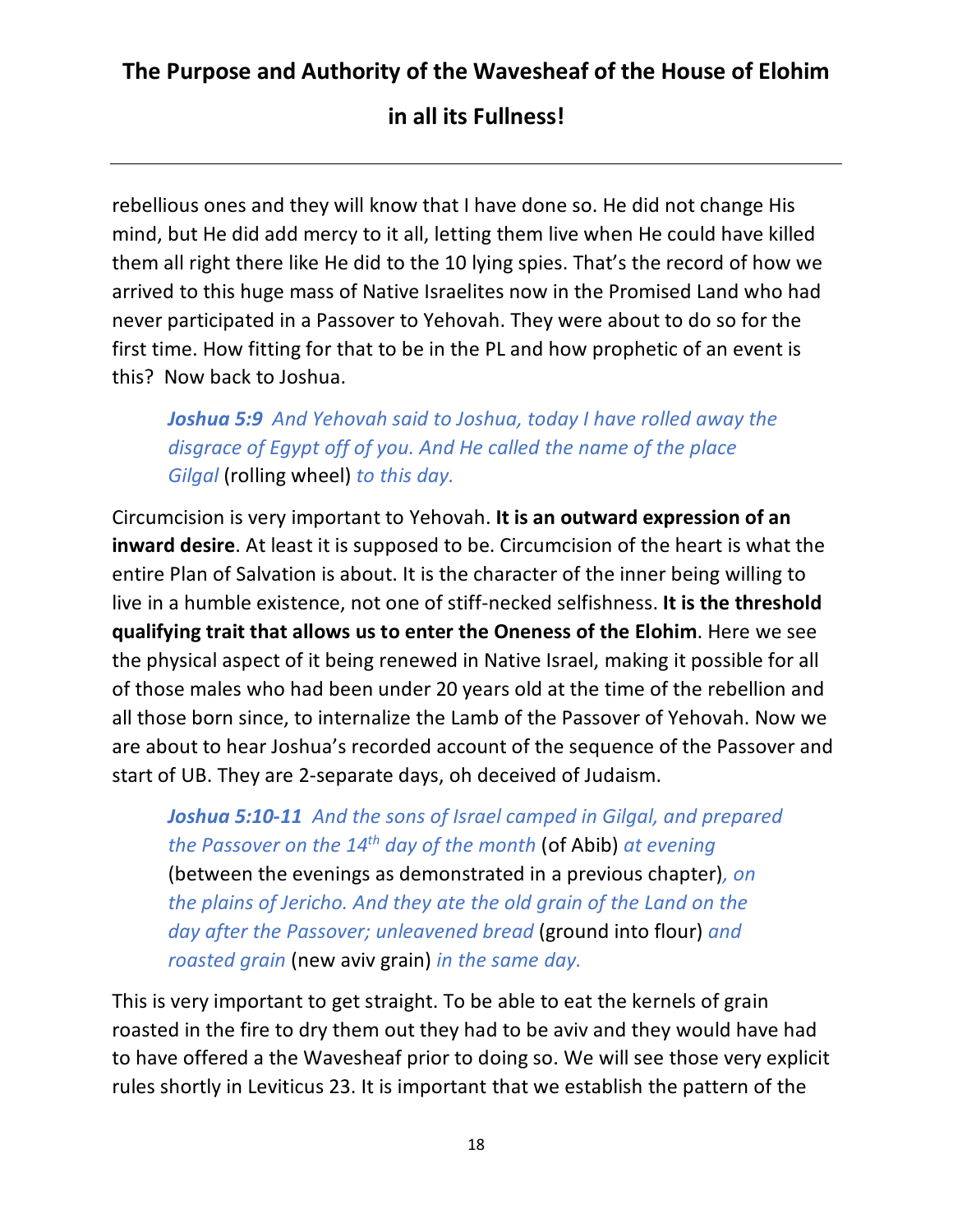sequence first. For them to be eating new produce from the Land along with that which had been stored, this would have had to have been the  $1<sup>st</sup>$  day of the week. The day after the Sabbath. Do we see the significance of this here and to the command we read earlier in Leviticus? Yehovah made sure the sequence of the first Passover in the Land was on a Sabbath to confirm what he had said to Moses about them coming into the Land, waving the sheaf of the new grain, the early grain, which would have met the minimum requirements for a Wavesheaf offering as we will also see shortly. So here we are having Passover on the  $7<sup>th</sup>$  day Sabbath and then Wavesheaf day on the day following the Sabbath. Believe it or not there are some who deny this truth here just like Native Israel had done about the truthful reports of the Promised Land. Dissenters moan and complain about everything here. Some even question how they could have been eating the old/stored grain of the Land. It is very simple. They were in one of the premiere barley growing regions of the middle east at that time. They took the stores of it from the inhabitants. There was enough mature barley to make an omer offering and then obviously some in that early condition that could be roasted as well. These guys wanted some barley to eat. The rules are very clear in Leviticus 2:14 as to what is acceptable for a Wavesheaf Offering of the First of the Firstfruits.

*Leviticus 2:14 And if you bring near a first of the firstfruit grain offering to Yehovah, it shall consist of firstfruits of abib heads of grain which have been roasted by fire, or mature heads with their kernels beaten out.*

The preferred method would obviously be to have mature heads of hardened kernels with a moisture content below 12% for they can then be easily beaten, winnowed, and ground and sifted into flour. However, **the minimum standard** here in the **Law of the Grain Offerings** is also simple to comprehend for those who have experience in grain production. Once barley has met the standard in growth where it can physiologically reproduce itself, it can also be roasted by fire to remove the excess moisture in the kernels so that they can be ground into flour. That is what we refer to as the state of aviv/abib. That is why the month is named Abib as discussed, several chapters back.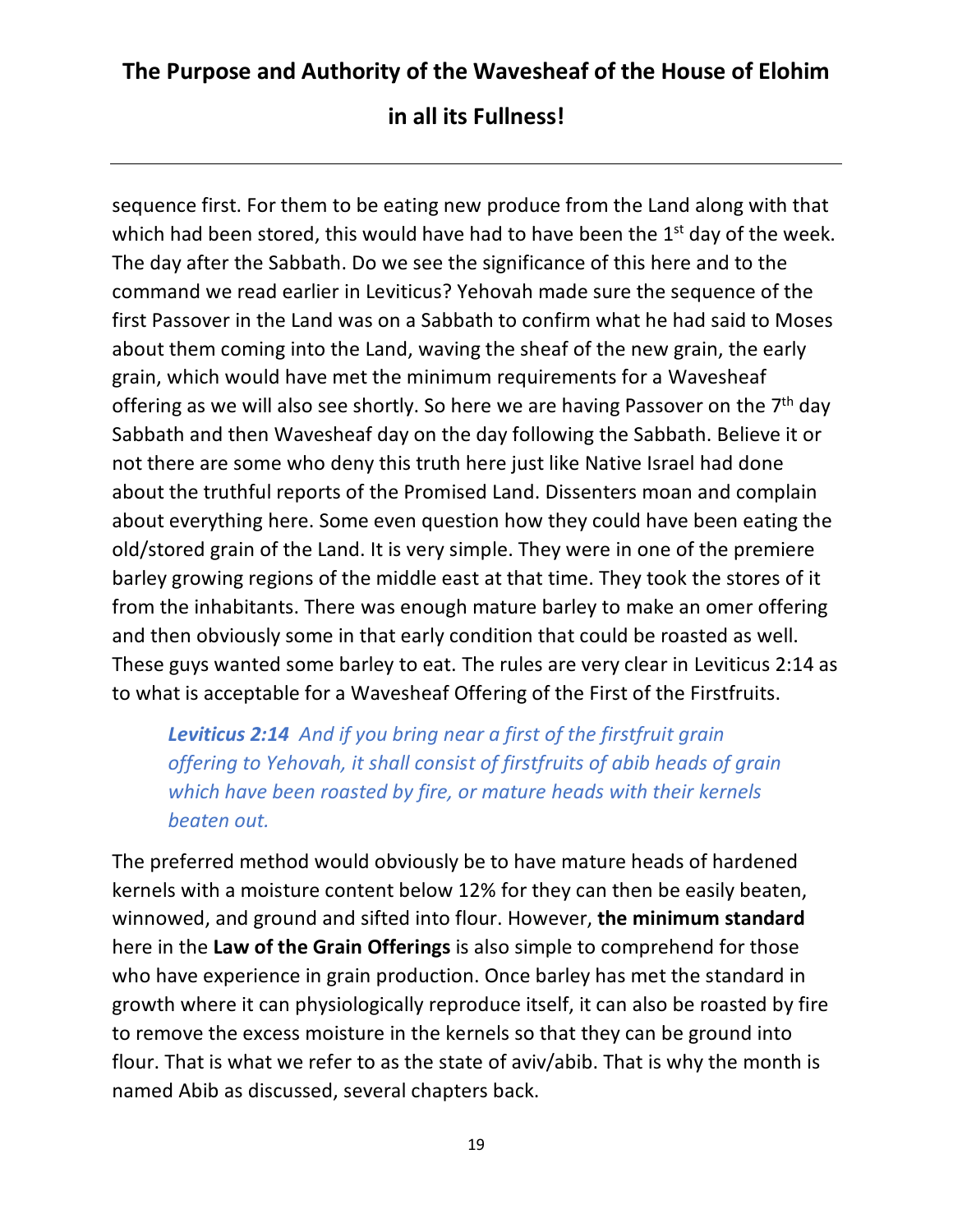#### **in all its Fullness!**

With Joshua telling us that Native Israel ate both: old grain taken from storage from the previous year, and roasted grain, we can rightfully determine that the barley crop was still young in most of the Land and in fact is a reminder and sign of why the Jordan River was ragging. We have observed this during many of the years of our past inspections there. The majority of the barley crop would mature quickly thus they would not have to roast it for any length of time in that particular area. In the meantime, they had plenty of old stored grain, which they had inherited as part of their promises associated with the Promised Land.

*Joshua 5:12 And the manna ceased on the next day after they ate the old grain of the Land. And there was no more manna to the sons of Israel, but they ate the produce of the Land of Canaan that year.*

Imagine the humor of the Elohim this second day of Unleavened Bread. Native Israelites would wake up in the morning and head out to harvest/gather in the manna of the day, only to find there was none for the first time in their lives. That must have come as a shock to many. No doubt it had become such a routine thing to do that the start of the day must have been thrown off. Now their workload was a little different, get out the sickles and grinding stones. Just think how things were looked at come Friday morning. There had always been manna for 2-days right at hand. Now what? Now they had to do all the planning themselves to ensure there would be adequate supplies of prepared foods for both Friday and Sabbath. Big changes ahead.

We reiterate once again, that the pattern of instruction given in Leviticus 23:11, as to the timing of the Wavesheaf Offering being conducted was acted out exactly as described when they came into the Land. The Elohim made sure Passover fell on a Sabbath and that the first day of UB was on the Sunday or first day of the week so there would be no confusion or conjecture.

Now back to Leviticus 23 and some very specific commands about the authority of the First of the Firstfruits of barley Wavesheaf Offering which is a very simple pattern to follow.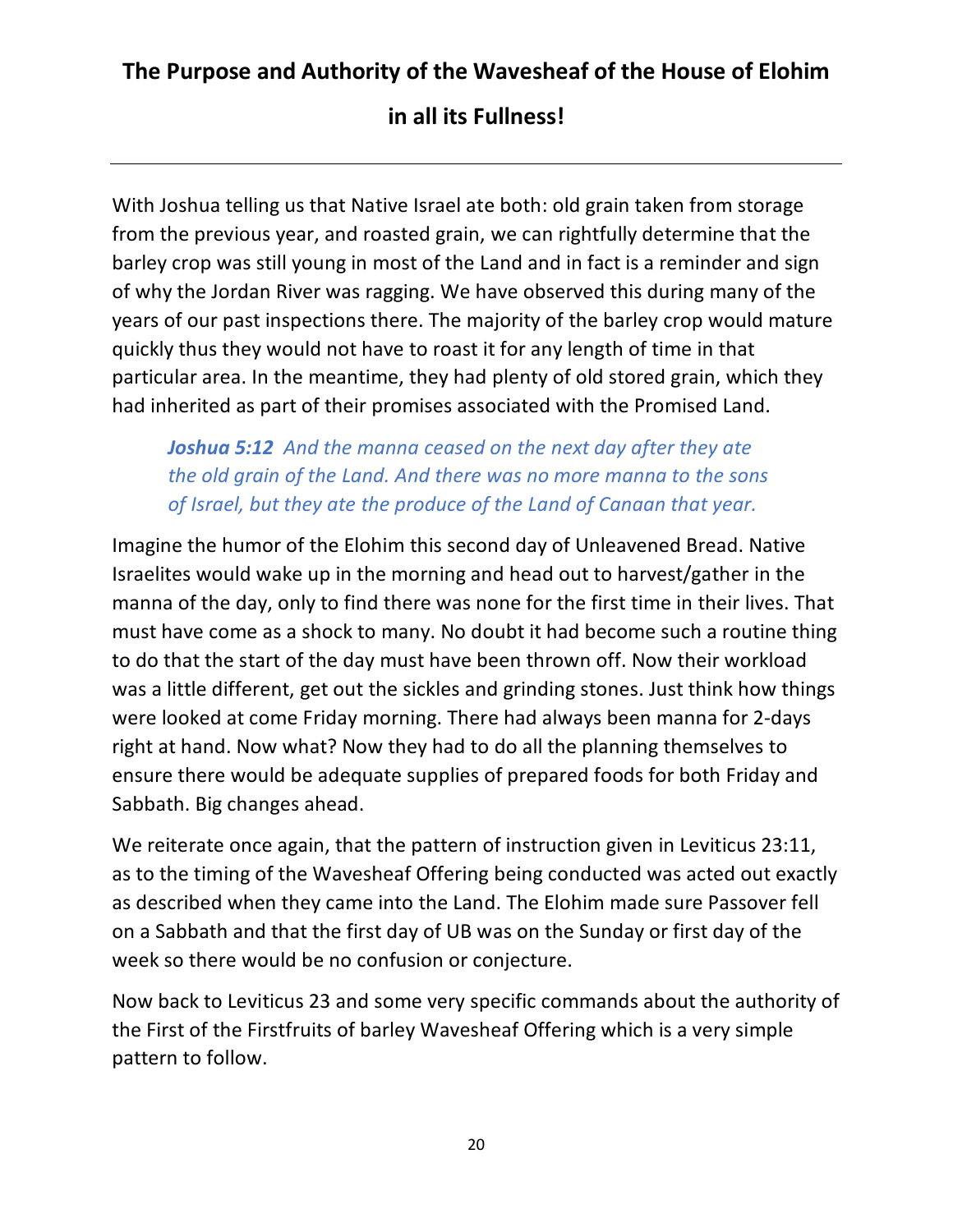**in all its Fullness!**

*Leviticus 23:14 And you shall not eat bread* (lechem, grain ground into flour) *and roasted grain and fresh mature grain until this selfsame day* (Wavesheaf Day)*, until you have brought the offering of your Elohim; it is a never-ending statute throughout your generations in all your inhabited places.*

Native Israel was not allowed to consume any of the new year's barley crop before the Wavesheaf was offered to the Elohim on the 1st day of the week occurring during the 7-days of Unleavened Bread. As you can see above, the command covers every conceivable way of ingesting it. We are about to see that they were not allowed to start the harvest of the standing grain until the First of the Firstfruit Offering was waved by the priest before the Elohim. **Did you notice the command here did not just say Yehovah?** Do you know why? Because He was going to be the reality of this Wavesheaf Who would have to be going to Father to be accepted on our behalf, on behalf of the Gentiles who were going to be called by Father to finish the count of the Bride not completed by Native Israel. In John 20:17 we can read about the encounter between Jesus and Mary on the  $1<sup>st</sup>$  day of the week during the 7-days of UB after He had risen from the dead. He had to be accepted in His undefiled state before he could have physical contact with other. That is all part of the simple pattern of something holy being touched by something unholy as demonstrated in Haggai 2:11-13. Please review it.

*John 20:17 Jesus said to her, do not touch Me, for I have not yet ascended to My Father, but go to My brothers and say to them, I am ascending to My Father and your Father, and My God and your God.*

Later that day was a different situation after He had been accepted by Father on our behalf as the scriptures bear out. Now to the command to not harvest before Wavesheaf Day and the sheaf being offered. It is so simple to understand that it is actually mind-numbing listening to winds of doctrine attempting to discredit this simplicity in Christ. Deuteronomy 16:1-8 gives more instructions about the Passover and the days of UB. Isaiah declares to us that we are taught by the patterns running through scripture: here a little, there a little, precept upon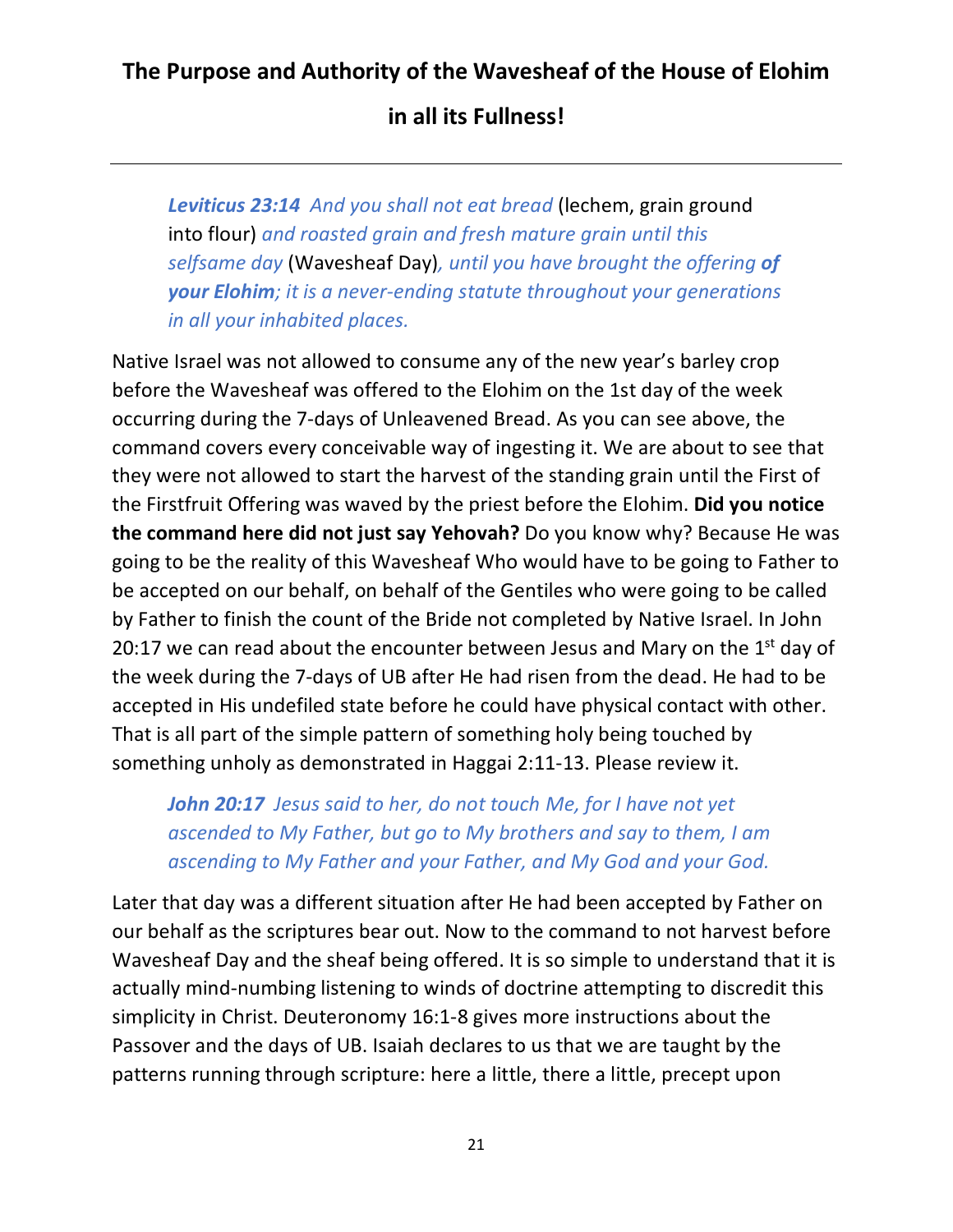**in all its Fullness!**

precept, and line upon line. Watch that play out here between Deuteronomy 16:9-10 and Leviticus 23:15-16.

*Deuteronomy 16: 9-10 You shall number to yourself 7-weeks. When the sickle begins to reap the standing grain, you shall begin to number 7-weeks. And you shall keep the Feast of Weeks to Yehovah your Elohim according to the measure of the free will offering of your hand, which you shall give accordingly as Yehovah your Elohim blesses you.*

Here in Deuteronomy we have very explicit instructions that the 7-week harvest of the barley starts when the sickle is put to the standing grain. The entire context before this is about the activities taking place during Passover and UB. That is the same context found in Leviticus 23 which we covered earlier. So, let's pick it up again in Leviticus.

*Leviticus 23:15-16 And you shall number to you from the next day after the Sabbath* (#7676: and thus the 1st day of the week once again)*, from the day you bring in the sheaf of the wave offering; they shall be perfect* (tamyin) *Sabbaths* (#7676)*; to the next day after the 7th Sabbath* (#7676: thus 1st day of the week again)*, you shall number 50-days.*

**Combine these two instructions; from Deuteronomy and Leviticus, and you have a very detailed and complete command on how and when to start the harvest and thus the count to the Feast of Weeks/Pentecost.** The weeks must be perfect Sabbath weeks. That is a creation week with the Sabbath crowning of each 7-day period. Thus, the 49-day count starts on the day after the Sabbath and ends on the start of the day after the Sabbath. That is 49-days plus 1 to make it 50. In our times that means it starts on a Sunday and ends on a Sunday. This is so simple that the mind of man should be able to understand it without any assistance from the spirit of the Elohim. **Unfortunately, so many of the called have been dumbed down by the minions of Satan that they are devoid of how this all works. And then there are those who have itching ears and are looking for anything that is**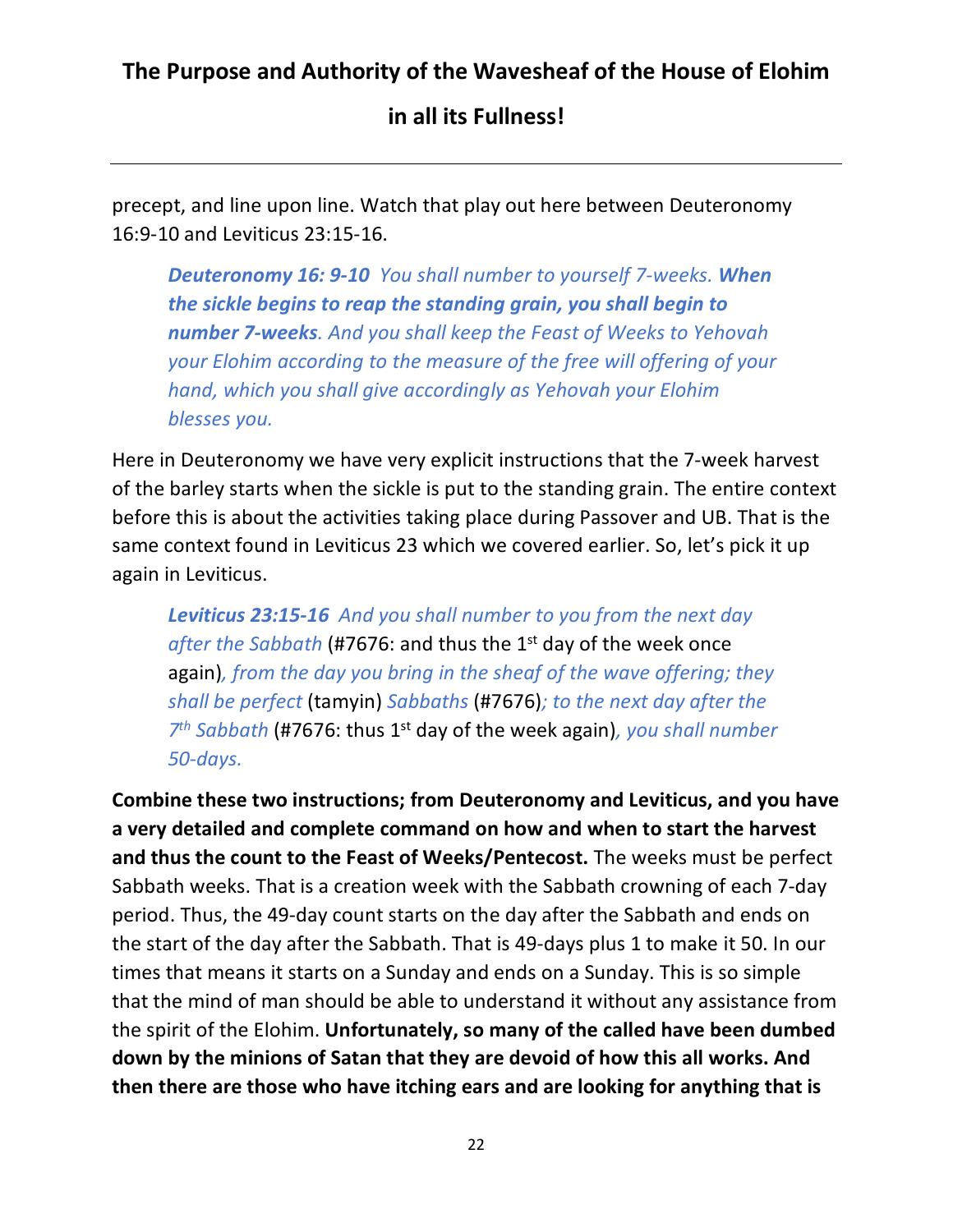**in all its Fullness!**

**bizarre to satisfy their itch and lust for abominable things**. We could spend more time on this but we do have volumes written about it on the website: abibofgod.com, for you to read through.

Simply put, the Wavesheaf Offering takes place on the 1<sup>st</sup> day of the week occurring during the 7-days of the Pilgrimage Festival of Unleavened Bread. Once the priest has waved the First of the Firstfruits of barley grain then the harvest can commence and continues for 49-days which is inclusive of the day it was waved on. It ends at sunset of the last Sabbath in the 7-week count. That is the very reason we travel to Israel each year the week before the end of the 12<sup>th</sup> lunar month. It is to inspect the growth of the barley across the Land, the wild barley, or as we often call it **the Volunteer barely**. If there will be heads of grain growing in a timeline of maturity in one of the general areas where barley agriculture takes place, which will constitute an omer by the middle of the upcoming lunar month, then we acknowledge this sign in creation from the Elohim and keep the upcoming month as the Head of the Months, the Month of Abib. If there will not be enough to qualify by the middle of the upcoming month then we intercalate, add an additional month to the growing season and thus the current year to let the crop mature so it meets, at the very least, the minimum requirements of Leviticus 2:14. It is all so very simple.

It is a simple thing in the scriptural pattern to see the **authority vested in the Wavesheaf Offering of barley** during the 7-days of Unleavened Bread. **If the maturing barley crop at the end of the 12th lunar month will not be able to support an omer's worth of acceptable Leviticus 2:14 grain by the middle of the next month, then the year does not begin**. It is that simple! It is intercalated with a  $13<sup>th</sup>$  month added. It is the primary defining sign in creation as to whether the Elohim are changing the year from winter to summer in the Promised Land and thus the start of the annual rehearsals during Their appointed times of meeting. With this clearly established let's once again head back to Exodus 19 and pick up looking at the signs surrounding the 50<sup>th</sup> day of the count, the Feast of Weeks/Pentecost.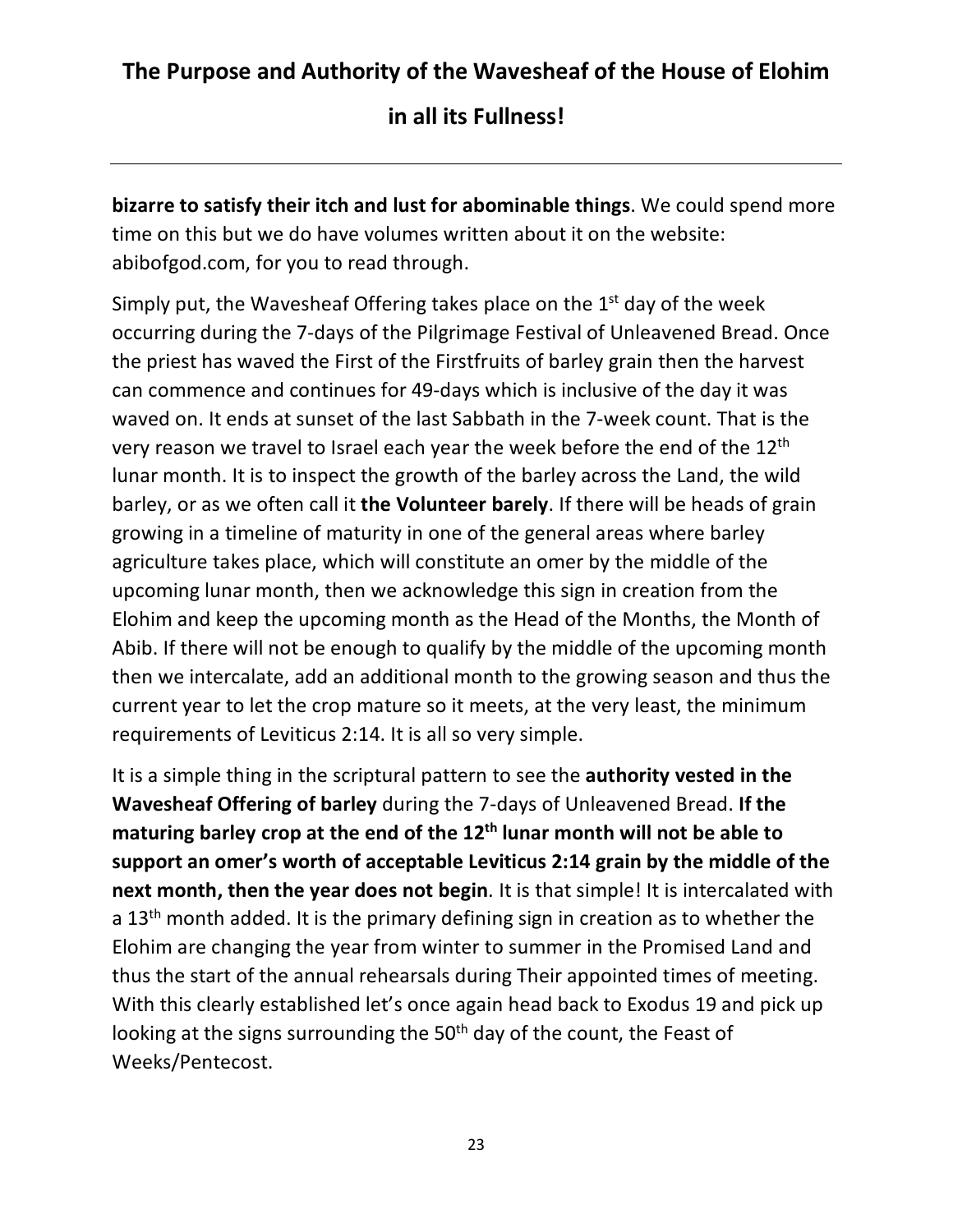#### **in all its Fullness!**

#### **The Purpose of the Wavesheaf**

Now we will focus much more on the purpose for the Wavesheaf in the Plan of Salvation as it relates to the Second Marriage Covenant terms and conditions. Please do not forget how Yehovah/The Word/Jesus is to be Israel's Healer, her Rapha, the One who mends her together, stitches her together, repairs her. **Native Israel was in need of being repaired early on in her calling. The vast majority became unfaithful to their vows and commitments made to Yehovah.** Exodus 19 holds a lot of descriptive signs about what we are to look for in the reality of the 50<sup>th</sup> day being fulfilled, its actual enactment. That will be our focus in the balance of this chapter before we move on to see scriptural evidence that Native Israel was married to Yehovah and then to the actual vows committed to in the next chapter.

Chapter 19 of Exodus also houses a lot of information about the mysteries of the hidden truths of the Elohim which are very important to the growth of the Bride and her ability to comprehend what is expected of her. We learned earlier in the study that one of these vital keys to her understanding was the actual day which they arrived at Mt Sinai. These scriptural accounts instructed us it was also the day which native Israel had left Egypt by night which was also the first day of Unleavened Bread. From here it was simple to add the 3-days for sanctification of Native Israel for meeting Yehovah on the 50<sup>th</sup> day. With this we also see confirmed that the 50<sup>th</sup> day was on the day after the weekly Sabbath, thus the first day of the week or as we know it Sunday. This is a fulfilment of the command given in Leviticus 23 and in verses 15-16 as to the 49-day count of perfect Sabbaths and then the next day after the  $7<sup>th</sup>$  Sabbath being the 50<sup>th</sup> day. Now we are going to address another mystery of hidden truth which Satan has gone to great lengths to confuse using his minions who translate the words through their religious filters to support their flawed understandings.

In verse 13 we find some sobering instruction being given to Native Israel as to their conduct before the Mountain. Let's concentrate on the last part of it.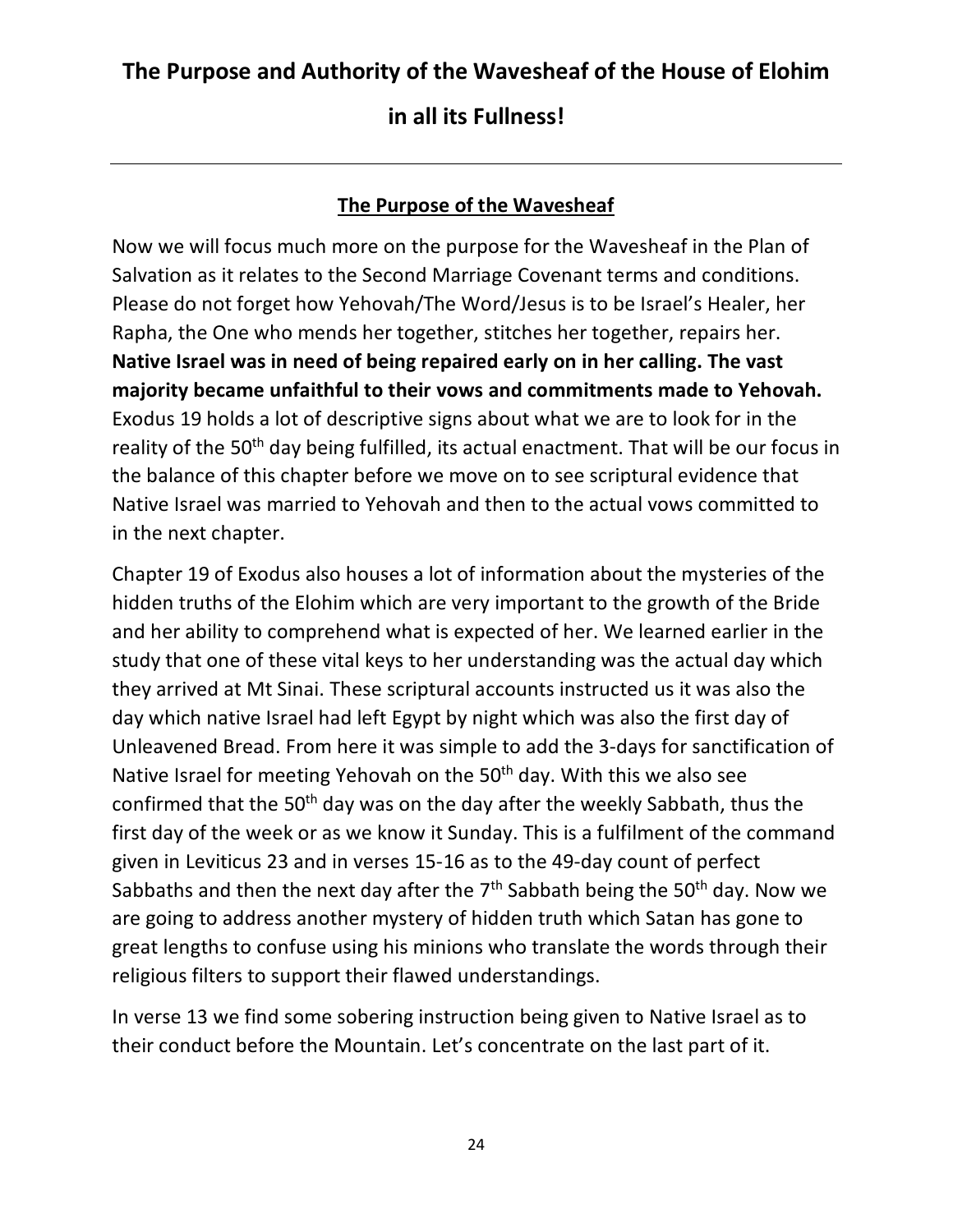**in all its Fullness!**

#### *Exodus 19:13 …When the trumpet sounds long, they shall come near the mountain.*

**Many translators have inserted "ram's horn" here for trumpet. That is a big error. Trumpets here is #3104 Yobel.** Strong's says it comes from the root word yabal #2986. Yobel means the blast of a horn; specifically, the signal of the silver trumpets, hence the instrument itself, and the festival thus introduced. It is also translated Jubilee because of that and on occasion ram's horn or just simply ram. The Jubilee represents the 50<sup>th</sup> year release to return to one's rightful inheritance. Here in Exodus we are at the 50th day of the count. **That is why under the terms and conditions of the SMC we are instructed to call it Pentecost, reflecting the significance it holds for us in this calling.** Here we have the Elohim identifying something very important to the Bride and thus us. Its root word is yabal as we mentioned. Strong's says yabal means: "to flow, causatively; **to bring with pomp**." Thus, we have a silver trumpet used to draw Native Israel near to the mountain as the scripture instructs us. It is an enactment of a future reality which has great meaning to us as we will see shortly. Sounds long or sounding here, is the Hebrew word mashak. Strong's informs us it is a prime root meaning to draw. This long trumpet blast had a definite purpose. Remember it was to draw them near. The sound was piercing so there would be no doubt about its timing and its purpose. In verse 16 and 19 we get follow up confirmation as to the effects of this trumpet.

*Exodus 19:16 …and the sound of the trumpet was very loud, so that the people who were in the camp trembled.*

*Exodus 19:19 And when the blast of the trumpet sounded long and became louder and louder, Moses spoke, and Elohim answered him by voice.*

The Hebrew word translated trumpet in these 2 verses is #7782 shophar. **It has been hijacked by many today and in the past to only represent a ram's horn**. That is only one of its translated uses. Strong's says it comes from #8231 shaphar which is a prime root meaning to glisten. Strong's says it comes from this root in the original sense of incising, which means in this sense; cutting. With that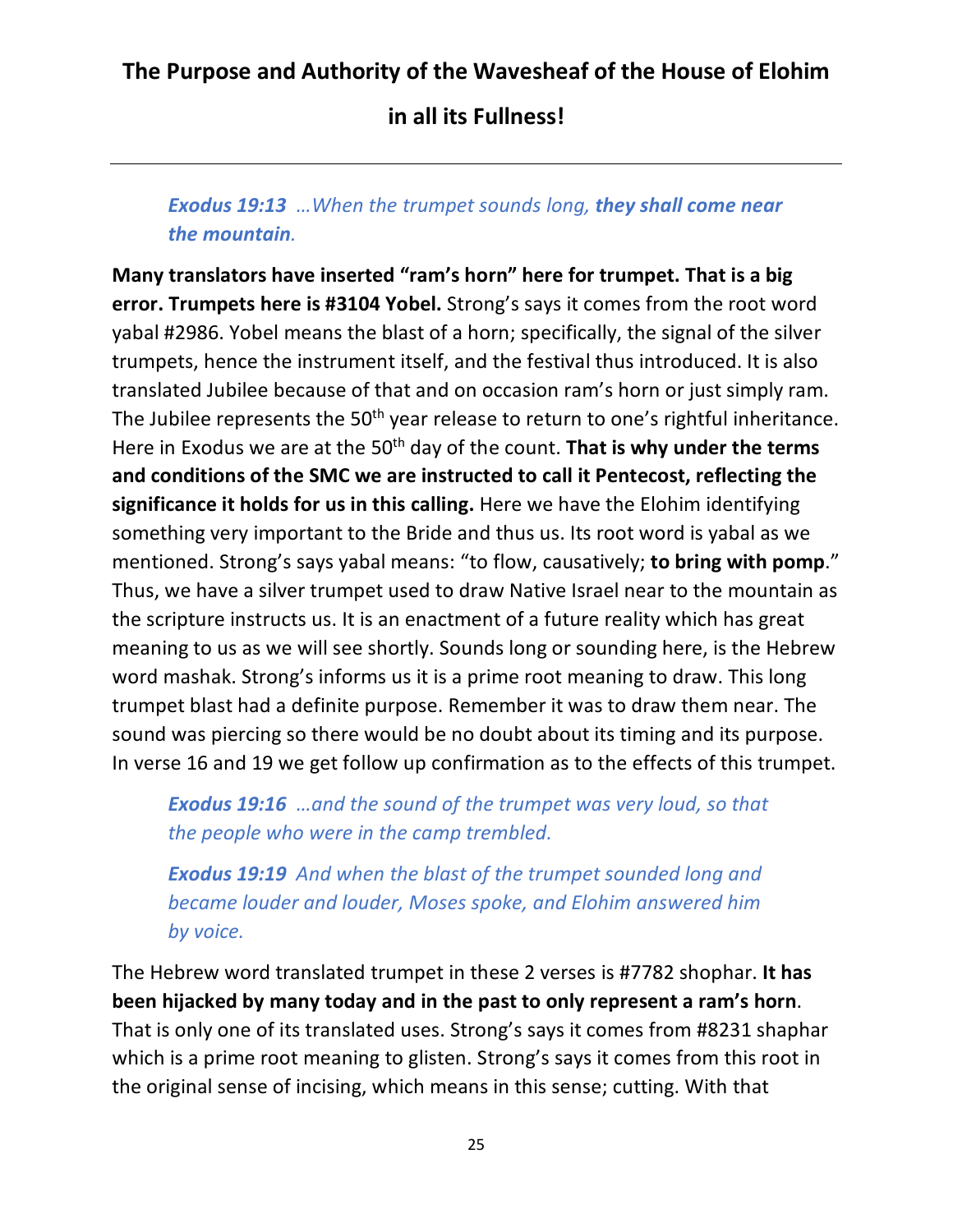**in all its Fullness!**

understood look at shophar's meaning via Strong's; "a cornet (as giving a clear sound) or curved horn; cornet, trumpet."

This is very simple to understand. You have two definitions to choose from. Here we have an instrument with a piercing sustained sound being blown with the purpose of drawing the camp near to the mountain. **We are about to be Biblically instructed that it is absolutely not the curved horn of a specific species of sheep.** Who do you think was blowing the trumpet, the heavenly version of the silver trumpet here at Mount Sinai? They did not yet have their own.

Native Israel was instructed to produce their own silver trumpets not a ram's horn. These silver trumpets or Yobel had very important functions, purposes, and commands attached to them. They are also a key to the reality of the silver trumpets being blown on this future Jubilee. Let's start in Numbers.

*Numbers 10:1-2 And Yehovah spoke to Moses saying, make 2 trumpets of silver for yourself. You shall make them of beaten work, and they shall be to you for the calling of the congregation, and for causing the camps to pull up.*

Please drink this all in here. Lots more to come, but here we are being told that Moses had to **make 2 silver trumpets**, **2 Yobel**. **These are not the mythical rams horns we read so much about these days.** This is Biblical instruction we are receiving not Judaism's mythical fairy tales. As we will see there is a spiritual reality to come with the commands given here. One of their purposes is for calling the congregation and for breaking camp. We are now going to get specific instructions of how and when.

*Numbers 10:3-7 And when they blow both of them, all the congregation shall gather themselves to you at the door of the tabernacle of meeting.* (Please remember that the physical or earthly Tabernacle is just a replica of the spiritual one in Heaven) *And if they blow with one, then the leaders, the heads of the thousands of Israel, shall assemble to you.* (these two commands will be combined to call Spiritual Israel to the Tabernacle in Heaven on Mount Zion in a future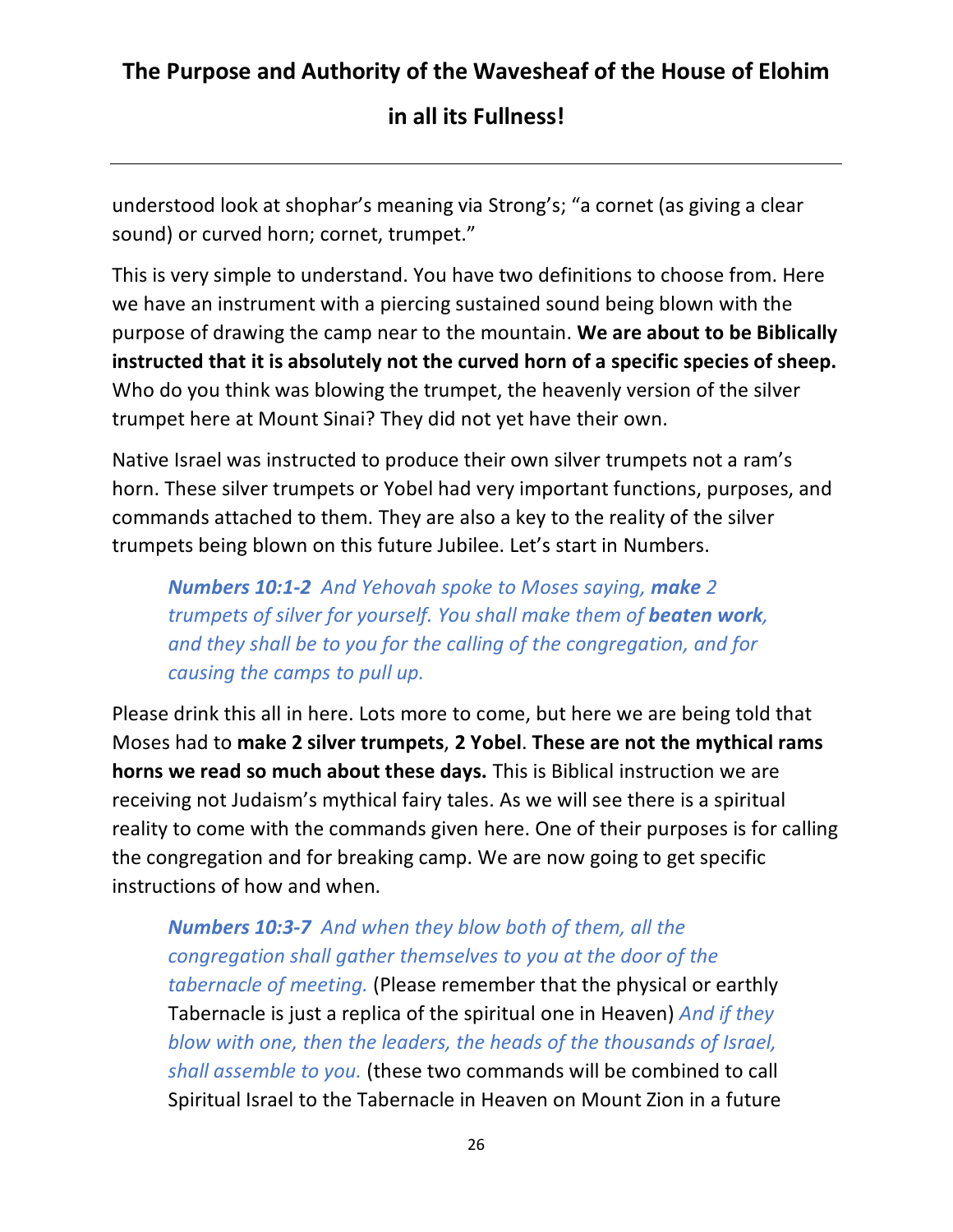**in all its Fullness!**

reality of the Feast of Pentecost). *And when you sound the advance, the camps that lie on the east side shall then pull up. And when you sound the advance the second time, the camps that lie on the south side shall pull up; they shall sound the advance for their journeys.*  (Two Silver Trumpet sounds given and two camps advance. So, what about the ones that lie on the west and the north?). *But when the assembly is to be gathered, you shall blow but not sound the advance.*

We are being clearly instructed here that the Silver Trumpets have a myriad of rules associated with them which are specific to Native Israel. Sometimes one trumpet sounds, sometimes two. Sometimes they give a certain sound specific to a command and sometimes not.

*Numbers 10:8-9 And the sons of Aaron, the priests, shall blow with the trumpets.* (Not the wantabe Pharisees to come) *And they shall be to you a never-ending statute throughout your generations. And when you go into battle in your land against the foe distressing you, then you shall blow the trumpets, and you shall be remembered before Yehovah your Elohim. And you shall be saved from your enemies.*

Lots of great instructions here. Notice they were to only go into battle against foes invading their land. They were to keep to themselves when it came to war unless Yehovah directed them otherwise. It was the priests who were to blow the silver trumpets. They, too, would do this for going into battle. **No Rams horn in any of these commands nor in any of the following to come.**

*Numbers 10:10 And in the day of your gladness, and in your appointed times* (feasts)*, and in your new moons, you shall blow the Trumpets over your burnt offerings, and over the sacrifices of your peace offerings. And they shall be to you for a memorial before your Elohim. I am Yehovah your Elohim.*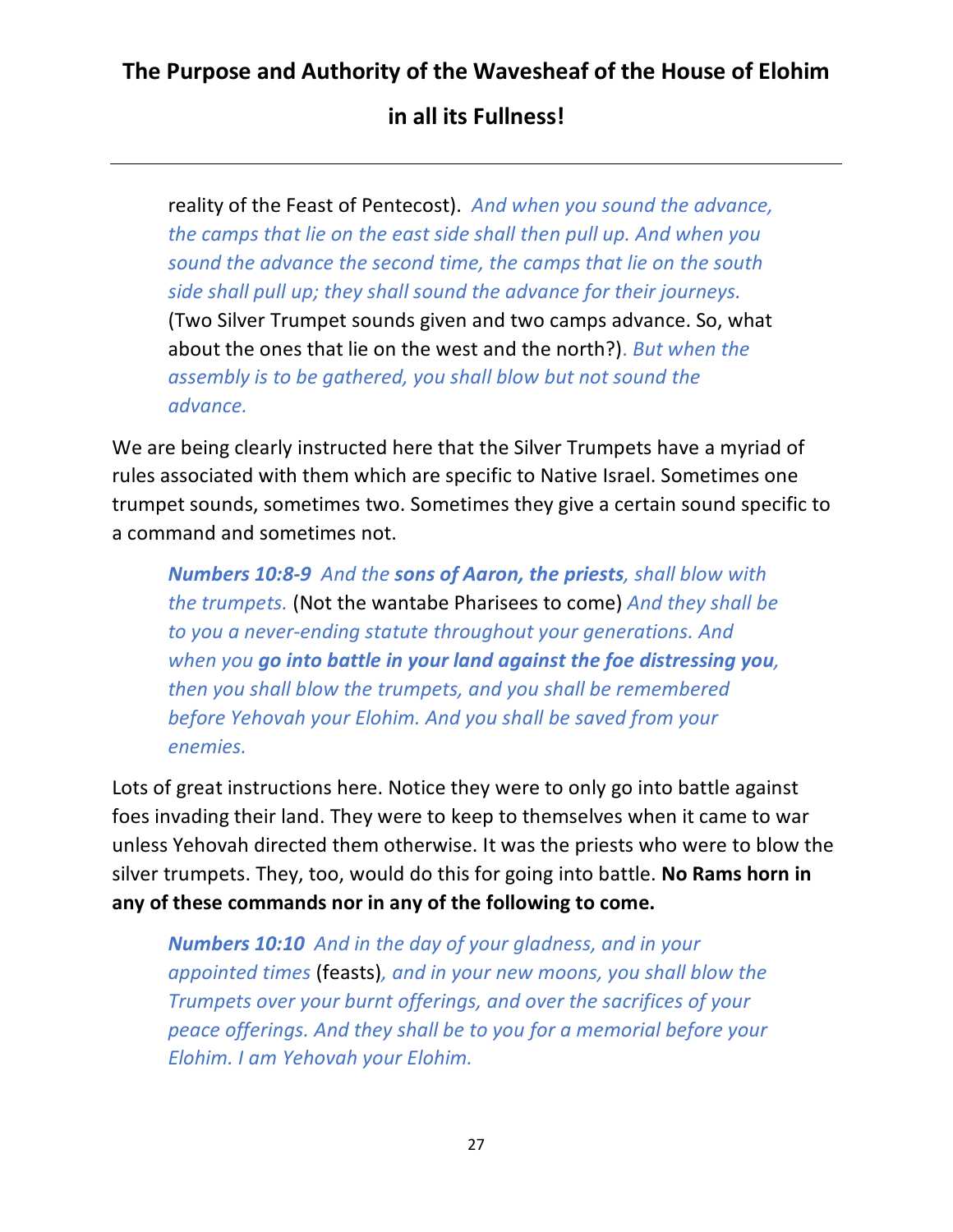Dear brethren, we certainly hope these simple instructions from Yehovah here puts to rest the absolute nonsense being spewed out about the use of a ram's horn at all of these times and for all of these functions. Judaism and the deceived little "c" Christians have swallowed Satan's deception on this hook, line, and sinker. It is actually irritating to see people blowing ram's horns in the attempt to look religious to others. They are deceived and deceiving and quite frankly, making fools of themselves Biblically. These 2 handmade Silver Trumpets are an integral part of the worship of the Elohim, not a ram's horn. Judaism has confiscated the term "shofar" and positioned it to reflect only the ram's horn. Pharisee's were very cognizant of the fact they could not blow the Silver Trumpets for they were wantabe priests just like the ones recruited into Jeroboams northern temple in Samaria when the 10 northern tribes of Israel formed the Nation of Israel. They are frauds to the worship of Yehovah just like their little "c" Christian counterparts. There were civilian leaders who were to be applying the law of Moses in civilian matters. This is not a little matter to us.

We read about Native Israel being called by the Yobel (Silver Trumpet in Heaven) to Mount Sinai on Pentecost in the wilderness. So why is that important to us? The resurrected Bride will be called to Mount Zion first, at the sound of the first trumpet. Then those who are alive will be changed and drawn to Mount Zion at the sounding of the second trumpet on Pentecost/Feast of Weeks. That is when our Savior/Husband returns for those who have qualified to occupy that function in Fathers household. In reading about the physical depiction of it in Exodus 19 we are being given an understanding of the spiritual reality of it happening on a future Pentecost. **It will truly be the Brides day of Gladness, here Jubilee on that future 50th day.** The count we have been looking at from Wavesheaf Day to Feast of Weeks/Pentecost of 49 days plus 1, depicts the spiritual reality of those called by Father unto His Son during the Second Marriage Covenant times. To be accurate the 49-day count is representative of the time frame allotted to the Gentiles to complete the count which fell short during the bridal times of Native Israel depicted in the 7-days of UB. Pentecost represents the unification of those who qualified under the terms and conditions of both Marriage Covenants to form Spiritual Israel. The 50<sup>th</sup> day will be the Brides day of release from the flesh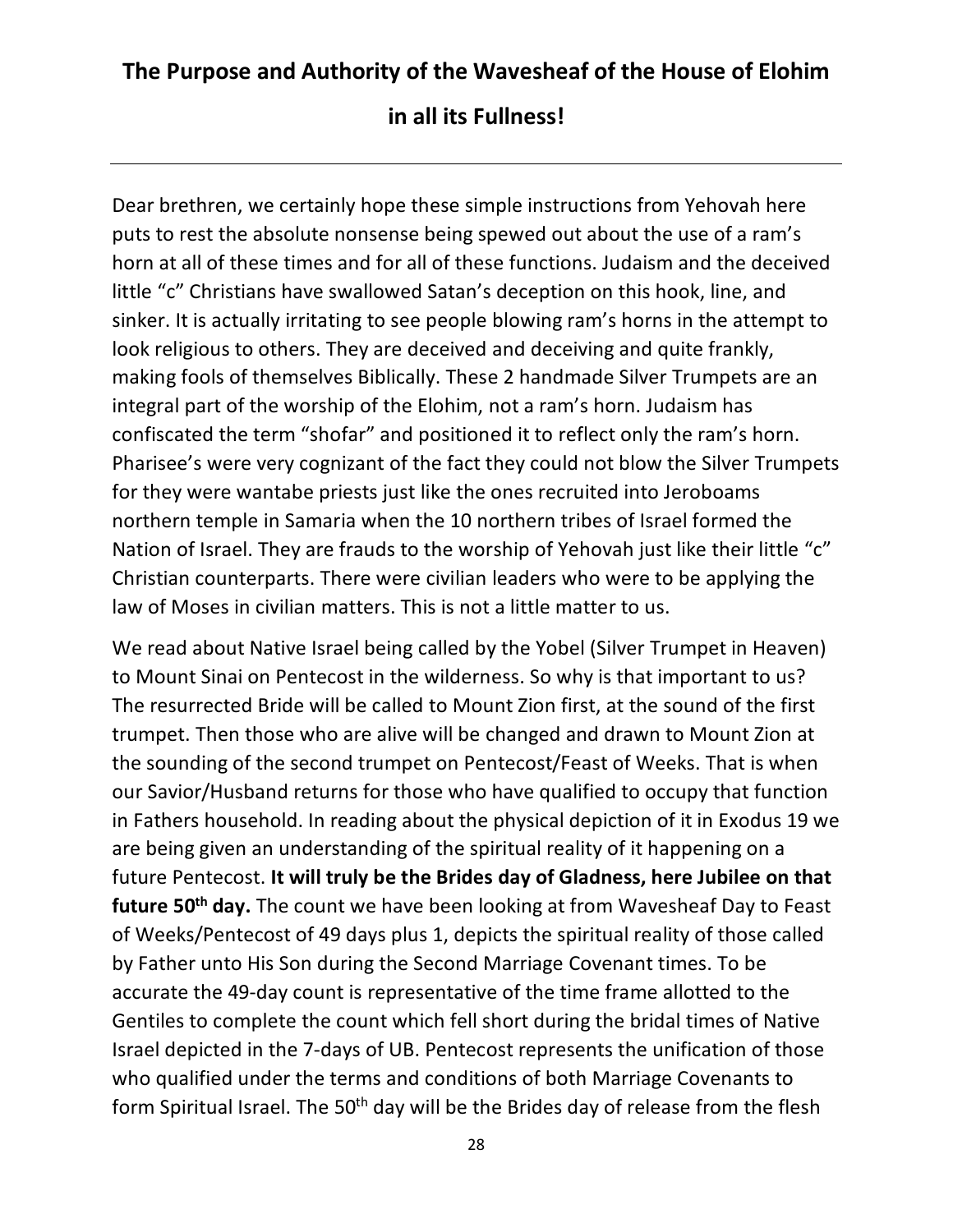and her receiving the inheritance as promised in Romans 8:16-17. The completed Bride will be repaired, mended together, on that day as we will cover a little later. The descriptive narrative of it is very beautiful when one has the understanding of what is actually being talked about. Native Israel was given a physical depiction of this spiritual reality using the same numbers.

*Leviticus 25: 8-10 And you shall number for yourself* (same language as in Lev 23:15) *7-Sabbaths of years, 7-years times 7, and all of the 7- Sabbaths of years shall be to you 49-years. And you shall cause to sound a Trumpet; a joyous clangor. In the 7th month in the 10th day of the month, in the Day of Atonement, a Trumpet sound shall pass over throughout all your Land. And you shall make the 50th year holy, and you shall, proclaim liberty in the Land to all its dwellers; a Jubilee*  (Yobel) *it shall be to you. And you shall return every man to his possession; yes, you shall return each to his family. It is a Jubilee* (Yobel)*, the 50th year, it is a year to you…*

There was a 50-year Jubilee for Native Israel a physical depiction of the spiritual reality to come. The reality to come will take place on the 50<sup>th</sup> day, on Pentecost for those who have remained faithful to their marriage vows to Yehovah/The Word/ Jesus under the terms and conditions of both Marriage Covenants. **This is what the Plan of Salvation is focused on during this time of our calling. This is the number one goal of the Elohim at this time; to fill the function of the Second Eve in the family, the household of Father.** 

The apostle Paul talked frequently about this day and the events surrounding it.

*1 Corinthians 15:51-52 Behold, I speak a mystery to you: indeed, we shall not all sleep* (be dead)*, but we shall all be changed, in a moment, in a glance of an eye, at the last trumpet* (or second trumpet)*: for a* (first) *trumpet will sound and the dead* (in Christ) *will be raised incorruptible and then we* (who are alive) *will be changed.*

A very specific order is given here. First, those who are dead in Christ/Yehovah/The Word will rise from the dead and be changed. Then at the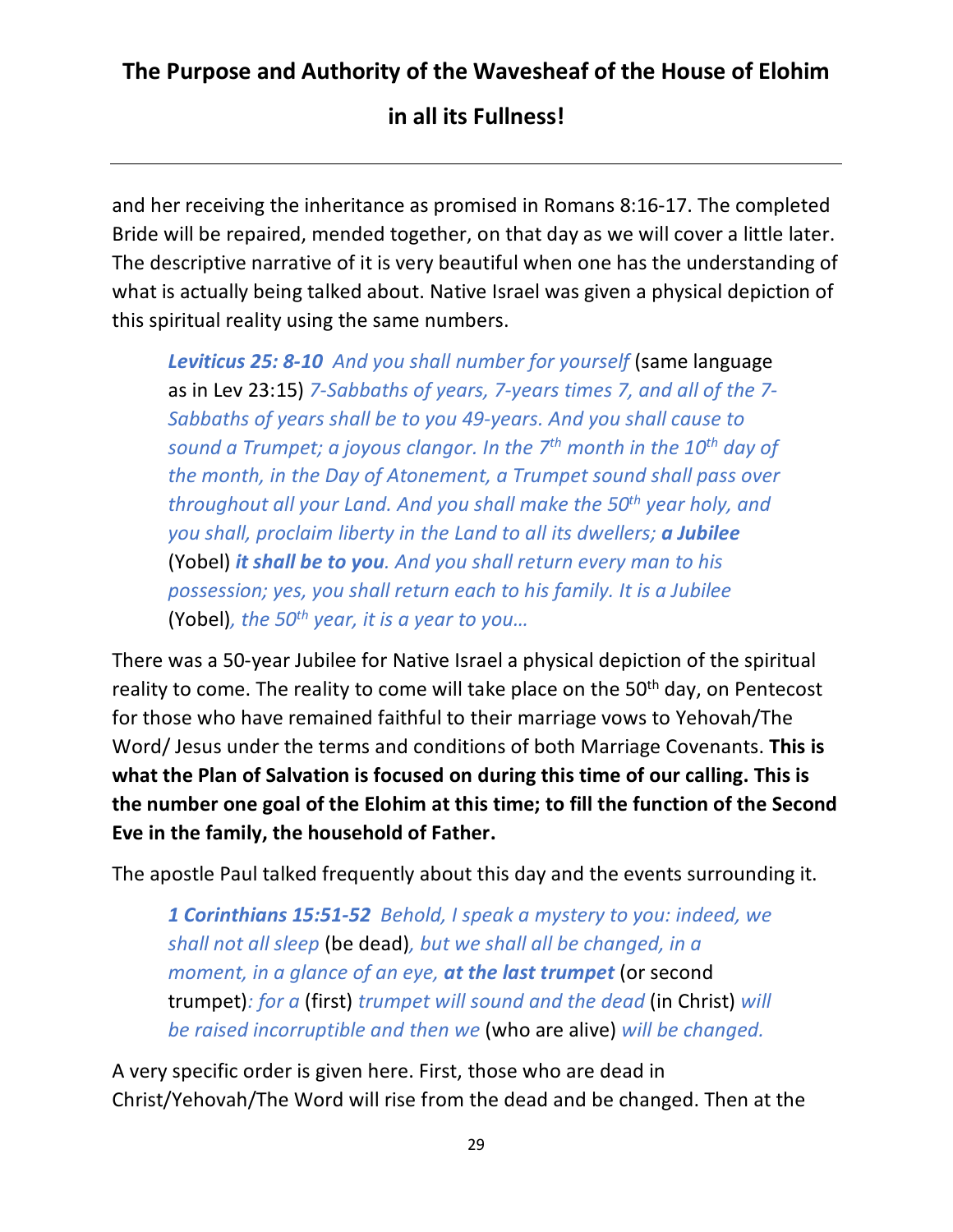**in all its Fullness!**

sound of a second, or last of the 2 Silver Trumpets, those who are alive in Christ will be changed in the twinkling of an eye. Paul gives us much more detail to this pattern.

*1 Thessalonians 4:13-18 But I do not want you to be ignorant* (about this matter) *brothers, concerning those who sleep* (are dead in Christ) *that you not grieve as others do who do not have hope. For if we believe that Jesus died and rose again, even so God* (Father) *will also bring with Him all those who have fallen asleep through Jesus. For we*  (not just Paul) *say this to you in the word of the Lord, that we the living who remain until the coming of the Lord, will not precede those who have fallen asleep* (in the Lord)*; because the Lord Himself shall come down from Heaven with a commanding shout of an archangel's voice, and with God's Trumpet. And the dead in Christ will rise again, first; then we who remain alive will be caught up together with them in the clouds to a face to face meeting* (#529) *with the Lord in the air* (Sea of Glass)*. And so, we shall always be with the Lord* (One with Him)*. So then comfort one another with these words.*

**This is one of the great mysteries of hidden truths of the Elohim and the Plan of Salvation as it pertains to the Bride of Christ.** It is amazingly simple to follow and to pattern in the scriptures. With the spirit of the Elohim leading us all things become simple to see. The Silver Trumpets will call the dead in Christ to advance first, then the second sounding will call those who are alive on the earth to advance to Mount Zion, to the spiritual Tabernacle in Heaven. The Bride will be united on this day to complete the physical representation of the Tabernacle. It will be mended together by our Healer!

*Exodus 26:1-6 And you shall make the Tabernacle with 10 curtains of fine Linen thread* (Representative of 10 virgins who will also wear fine linen, 5 from each Marriage Covenant)*, and blue and purple and scarlet, and cherubs; with skilled workmanship you shall make them. The length of each curtain shall be 28-cubits* (the number of a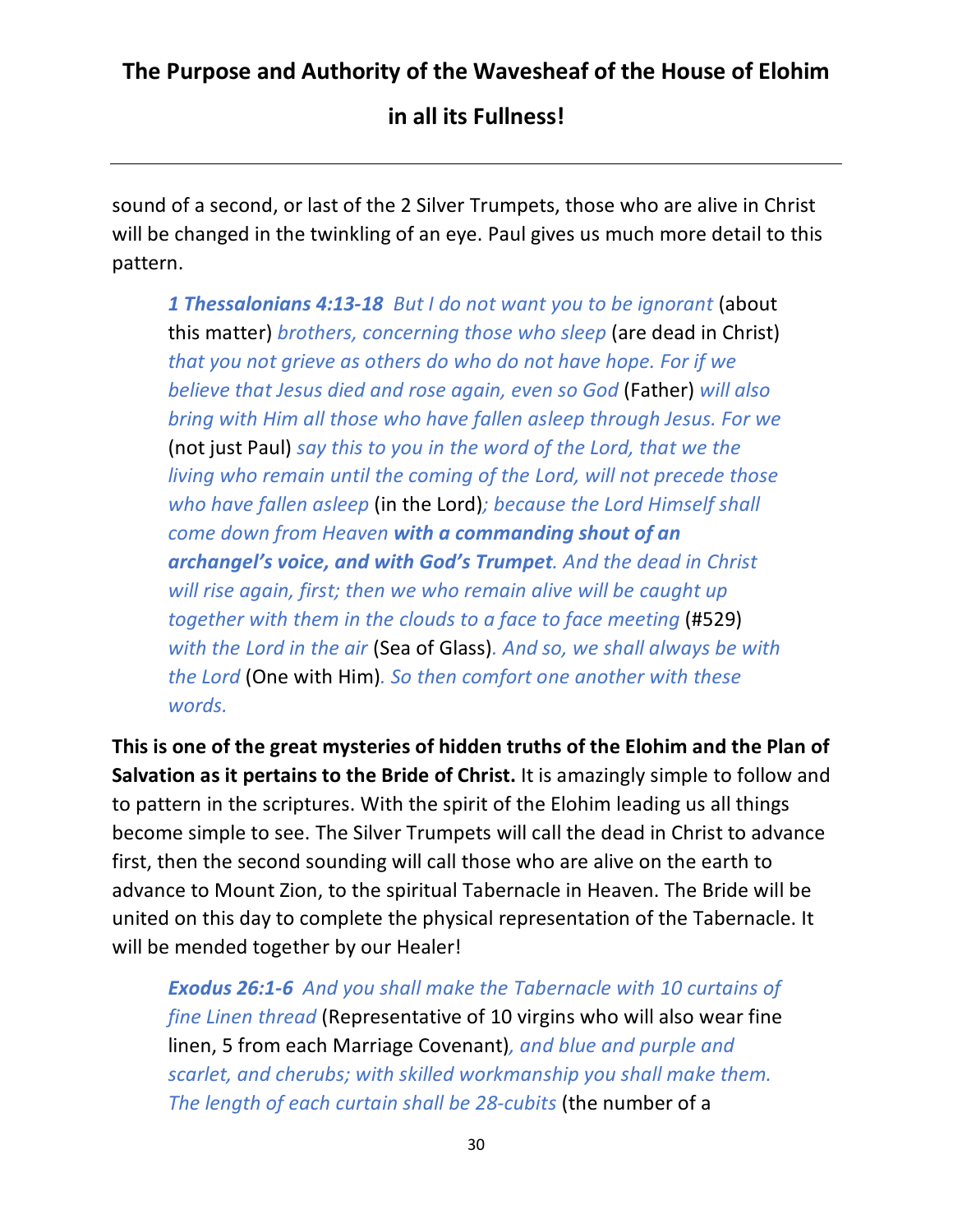woman's life cycle) *and a width of 4-cubits* (28 divided by 4 = 7, or completion 4 times over) *for each curtain. Every one of the curtains shall have the same measurement. Five curtains shall be joined together, each to her sister piece. And five other curtains each to her sister piece* (2 groups of 5 curtains)*. And you shall make 50-loops on the one curtain* (group) *and 50-loops you shall make in the end of the termination lip of the second* (group)*. Each of the loops corresponding to its sister piece. And you shall make 50 gold hooks, and you shall join the* (groups of) *curtains each to its sister piece by the hooks, and it shall be one Tabernacle.*

The Bride will be united as one with her Husband/Savior, as one Tabernacle in Christ. He is our Covering, our Healer, our Repairer and Mender. Paul and the other apostles understood the reality of all of this. **It is an absolute mystery to Judaism and to little "c" Christianity.** That is because they are not called by Father at this time for reasons of His choosing. We are to be thankful that we are. We don't mourn at the death of one who is in Christ as the world mourns, but rejoice in them for, they have received a rest or as Paul puts it, they are only asleep for they will be resurrected from the dead. Hope is the calming factor in all of this as related to our loved ones in the faith who have died. The purpose of the 2 Silver Trumpets, the Yobel was clearly understood by Paul and the others. **It is a doctrine of Father.**

The reality of the Silver Trumpets blowing on Pentecost/Feast of Weeks at a future date is a hope which should be in us. The down payment of this hope was given on the first Pentecost kept by the Second Marriage Covenant participants on the 50<sup>th</sup> day, the Day of Pentecost. With the reality of this spiritual Jubilee, the Bride will be given her spiritual inheritance.

*Romans 8:16-17 The spirit itself witnesses with our spirit that we are children of Father Elohim. And if children, also heirs; truly heirs of Father El, and joint-heirs with Christ; if indeed we suffer together, that we may also be glorified together.*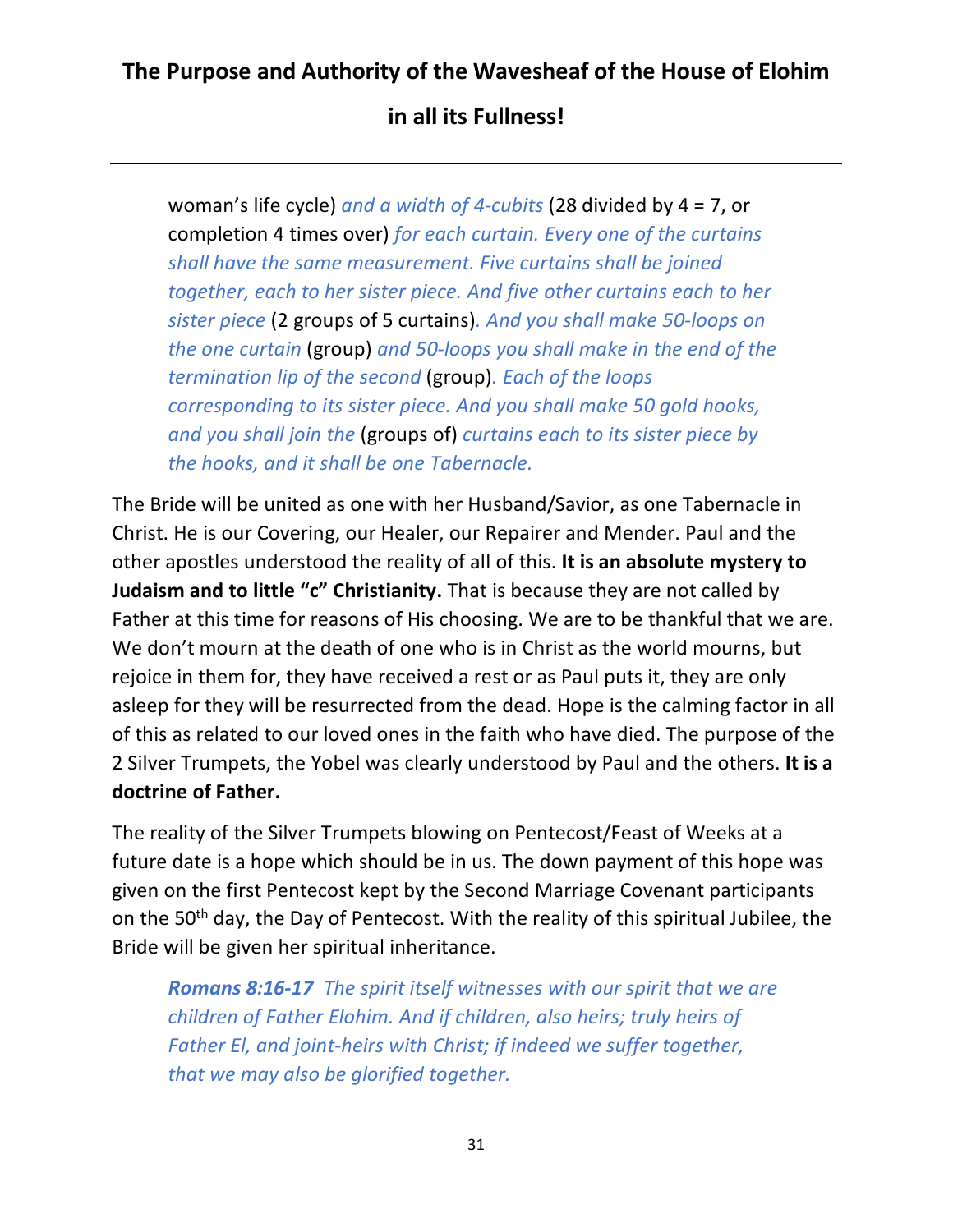**in all its Fullness!**

Yes, the Bride will be glorified in all that is Christ on a future Pentecost, her Golden Jubilee. She and her Husband will be united as One, **the first step in bringing all mankind into the Oneness of the family of the Elohim for an eternity.**

So how can we be sure this is the actual day in prophesy that our Lord and Savior returns on to consummate the Marriage? Let's look at more identifying signs of this day so we can associate them to the spiritual reality of it. There is only one day recorded in all scripture which contains all of these signs and functions. So, let's go back to Exodus 19 to put together the physical signs in creation reserved for the Feast of Pentecost. Versus 16 and 18:

*Exodus 19:16 And on the 3rd day, it being morning, there were thunders and lightning, and a heavy thick cloud on the mountain, and a very strong sound of a trumpet. And all the people in the camp trembled.* 

*Exodus 19:18 And the mountain of Sinai was smoking, all of it, because Yehovah came down on it in fire. And its smoke went up like the smoke of a furnace; and the mountain quaked exceedingly.*

Please envision this in your mind. The mountain was completely covered in a thick dark cloud with thunder and lighting and smoke everywhere. Add to that, the mountain was shaking violently, and there was the piercing sound of a trumpet continually blowing. This had to be a once in a lifetime event taking place before them. Chapter 20:18-21 tells us these same things and that the people were terrified and did not want to hear the voice booming out to them from the mountain after He had given them the 10 commandments so they could all hear it for themselves. **They then asked Moses to be their mediator for anything else to be said to them and Yehovah delivered all the commands and statues which were tied to the Land and then some.** This is all very important to identify what is taking place on this  $50<sup>th</sup>$  day and what the purposes are in its future reality. There has to be a Biblical pattern in scripture instructing us about that and when it is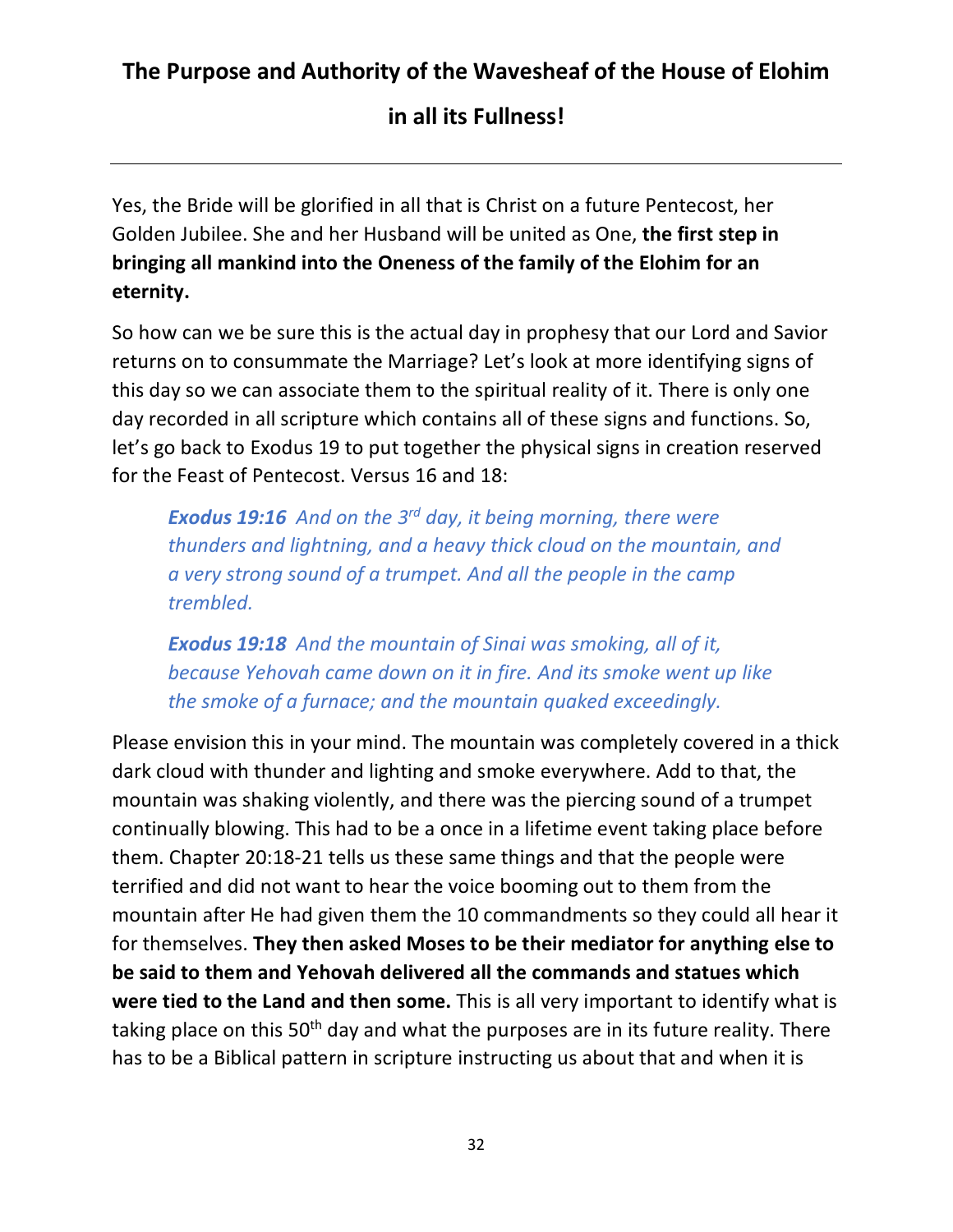**in all its Fullness!**

going to take place. And there is if we believe the scriptural pattern of these events.

*Hebrews 12:18-19 For we have not drawn near to the mountain which could not be touched, burning with fire, and to the gloom and darkness and tempest and to a sound of a trumpet and to a voice of words which those hearing begged not a word be spoken to them anymore.*

That is exactly what had taken place at Native Israel's first Pentecost which we just referred to in Exodus 19 and 20. Now listen to Paul instruct us about the meaning of the day; its reality to the Bride.

*Hebrews 12:22-24 But you have drawn near to* (1) *Mount Zion,* (2) *even the city of the Living God,* (3) *to heavenly Jerusalem and* (4) *to myriads of angels,* (5) *to the festal gathering of the Church of the Firstborn ones, having been enrolled in Heaven* (The Bride)*. And to God the Judge of all; and to spirits of just ones who have been perfected* (The Bride)*; and Covenant of a New Mediator* (no longer Moses)*, to Jesus and to the blood of sprinkling speaking better things than that of Abel.*

Yes, this is a festal gathering, a joyous gathering, it is the Jubilee of the Bride, with a myriad of angels singing praise to it. It is her wedding supper with many recognizable signs. Revelation 19:1-9 holds more of the ingredients of its identity with the participants at hand. Follow the pattern talked about by Paul previously and built upon here once again. And then we will move to identify the actual events of it in the timing of the annual times of meeting, moedim of Yehovah. There is only one which houses these identifying signs we have been reading about in both Marriage Covenant scriptures.

*Revelation 19:1-9 And after these things I heard the voice of a great multitude in Heaven* (myriad of angelic beings)*, saying, Hallelujah! The salvation and the glory and the honor and the power of the Lord our God!* (Remember back to Revelation 12:10 again) *For true and*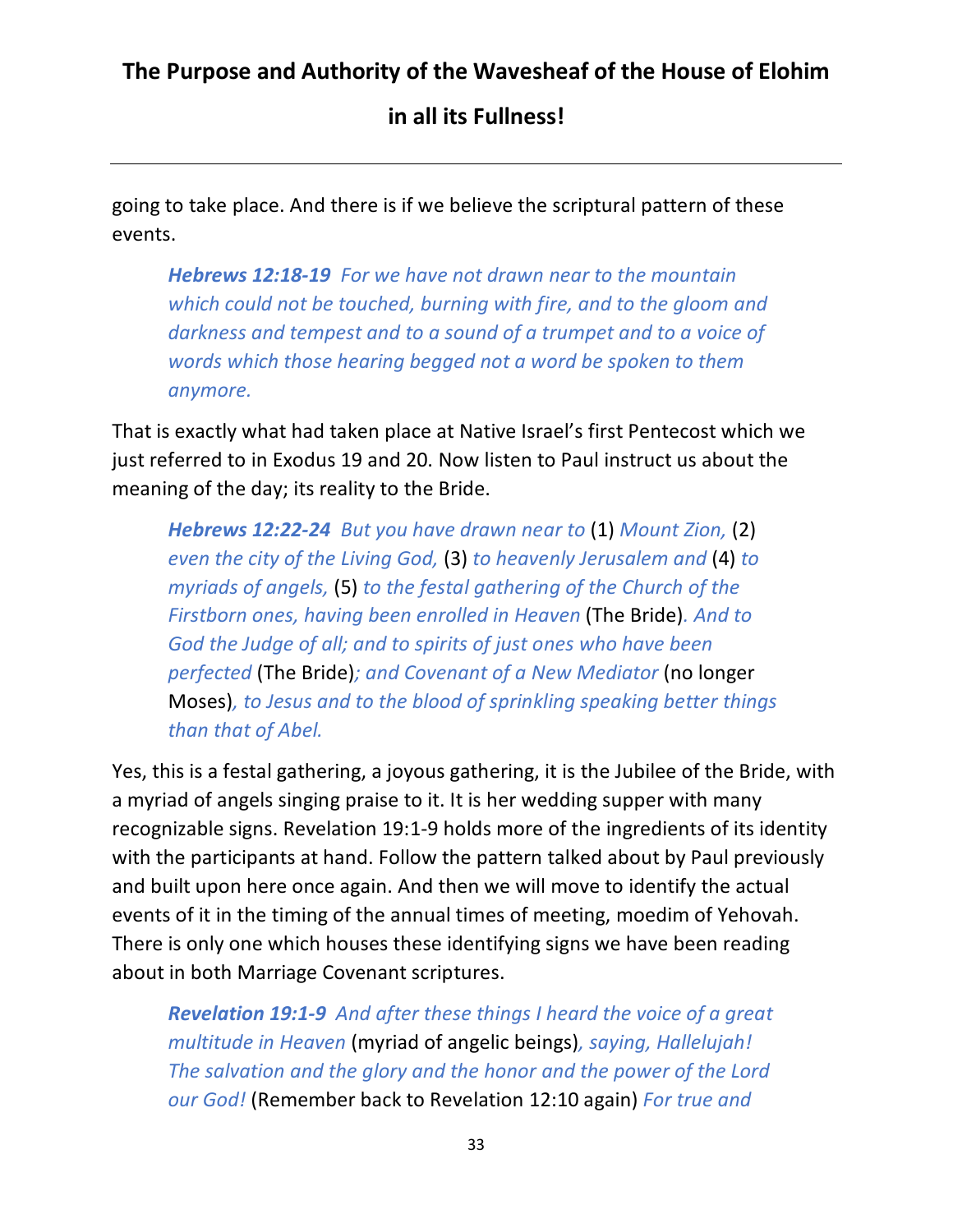*righteous are His judgments, because He judged the great harlot who defiled the earth with her fornication. And He avenged on her the blood of His slaves/bond servants by her hands. And they said a second time, Hallelujah! And her smoke goes up to the ages of the ages. And the 24 elders and the 4 living creatures fell down and worshipped God sitting on the throne saying, Amen! Hallelujah! And a voice came out from the throne saying, praise our God, all His slaves/bond servants and the ones fearing Him, the small and the great. And I heard as a sound of a great multitude, as the sound of great pounding rains, and as the sound of strong thunders saying, Hallelujah! Because the Lord God Almighty reigned. Let us rejoice with exceeding joy and give glory to Him, because the marriage of the Lamb has come. And His wife/bride adjusted her fitness* (prepared correctly)*, and it was granted to her to be clothed in fine linen, pure and bright; for the fine linen is the righteous acts of the Saints. And he said to me, write, blessed are the ones having been called to the supper of the marriage of the Lamb.*

Once again, a vivid description of what is taking place on this day. The same one that we read about in Exodus 19 and the same one Paul is talking about in both 1st Corinthians and 1st Thessalonians and in Hebrews. John is adding more information to this wonderful pattern of instruction from Father. This mystery is unfolding before us in the scriptures. But there is a lot more to come before we move on from it. There is a physical representation of the Marriage Supper with Native Israel at Mount Sinai, which is just a shadow of the reality to come. Exodus 24:1-8 gives us the setting of Native Israel accepting the terms and conditions of the First Marriage Covenant. They had done so previously but were now making it official. Verses 7-8:

*Exodus 24:7-8 And he took the Book of the Covenant and read in the hearing of the people. And they said we will do all that Yehovah has spoken, and we will carefully hear and obey. And Moses* (the mediator) *took the blood and sprinkled it on the people and said*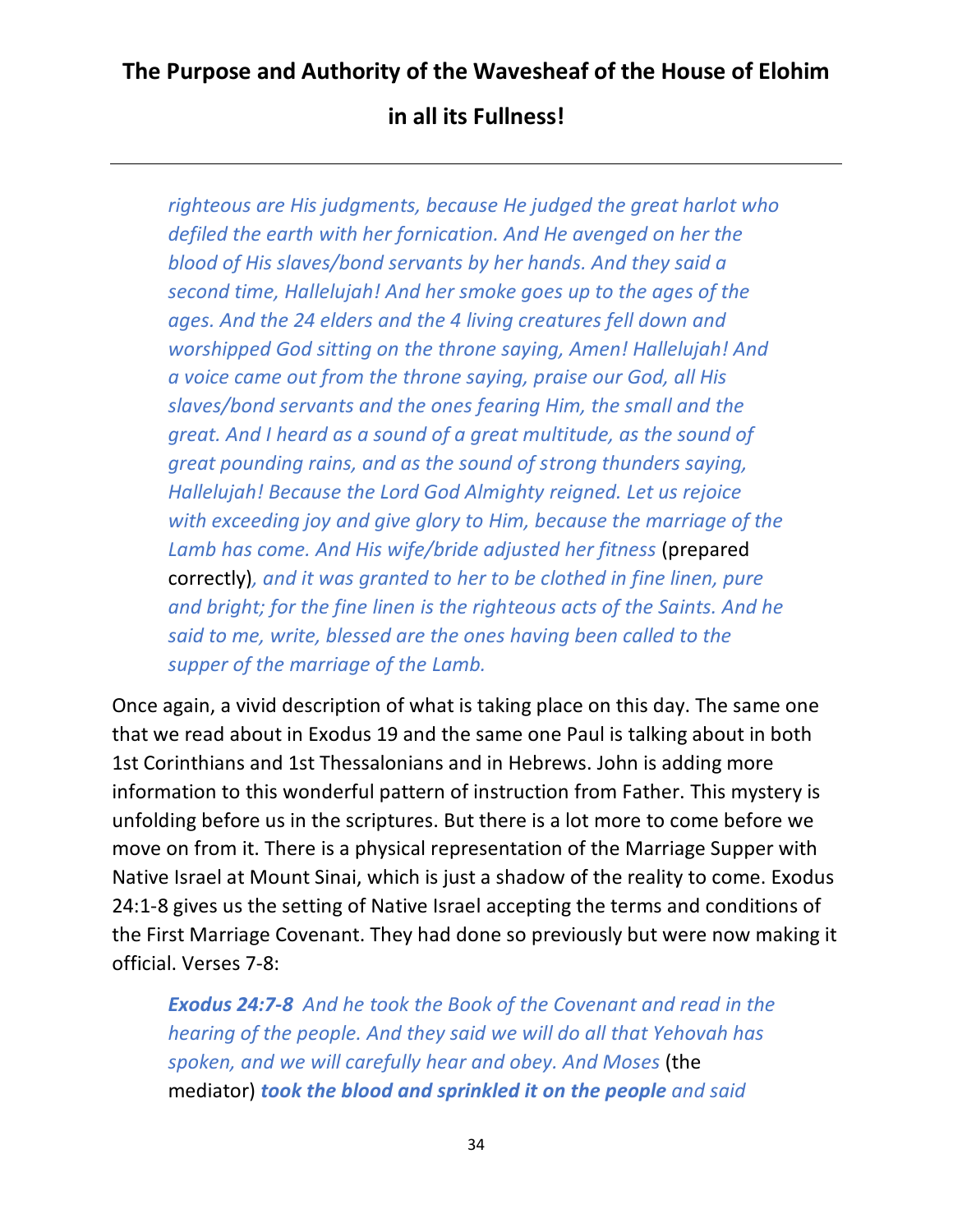#### **in all its Fullness!**

#### *behold, the blood of the Covenant which Yehovah has cut with you concerning these words.*

Half the blood was used here from the sacrifices the other half was reserved in bowls. That is not a coincidence folks. It was part of the contingency plan for a future requirement, for the Gentiles being called and accepting the terms and conditions of a Second Marriage Covenant. **It is all about the blood and the forgiveness associated with it.** Remember criteria number one of the Bride in Revelation 12:11. She overcomes Satan by the blood of the Lamb, and Hebrews 12:24 the blood of sprinkling. Please do not lose sight of all of these things. They are all part of the identifying pattern.

*Exodus 24:9-11 And Moses and Aaron went up with Nadab and Abihu and 70 from the elders of Israel. And they saw the God of Israel. And under His feet as of the work of a pavement of sapphire, and as the heavens in clearness.* (Sea of Glass, the throne room of the Elohim) *And He did not stretch out His hand to* (to destroy) *the separated pillars of the sons of Israel. And they beheld with the eye Elohim, and they ate and drank.*

Here we have a total of 74 people entering the supper on the Sea of Glass on Mount Sinai out of the millions who were there and who had agreed to the vows. Many are called but few are chosen. This is just a physical rehearsal, a shadow of the reality to come. It is saying volumes about the faithfulness of Native Israel as to their agreed to marriage vows which we will be covering in the next chapter. These folks here are representative of those who qualify for the function of the Bride in the first go around. There will be many, many, more native Israelites enter into this Covenant over the timeline of their calling but the qualifying numbers will be reflected in that which is seen here at Mount Sinai, at Pentecost, on the Sea of Glass. Only a few as opposed to the many. Now on to the reality of it all taking place with the qualifying candidates of both Marriage Covenants being united in Christ/Yehovah/The Word. Who better to give us the details, but the apostle John, who was used to correct many apostacies settling into the church and to fill in a lot of the omissions of knowledge either forgotten or being twisted!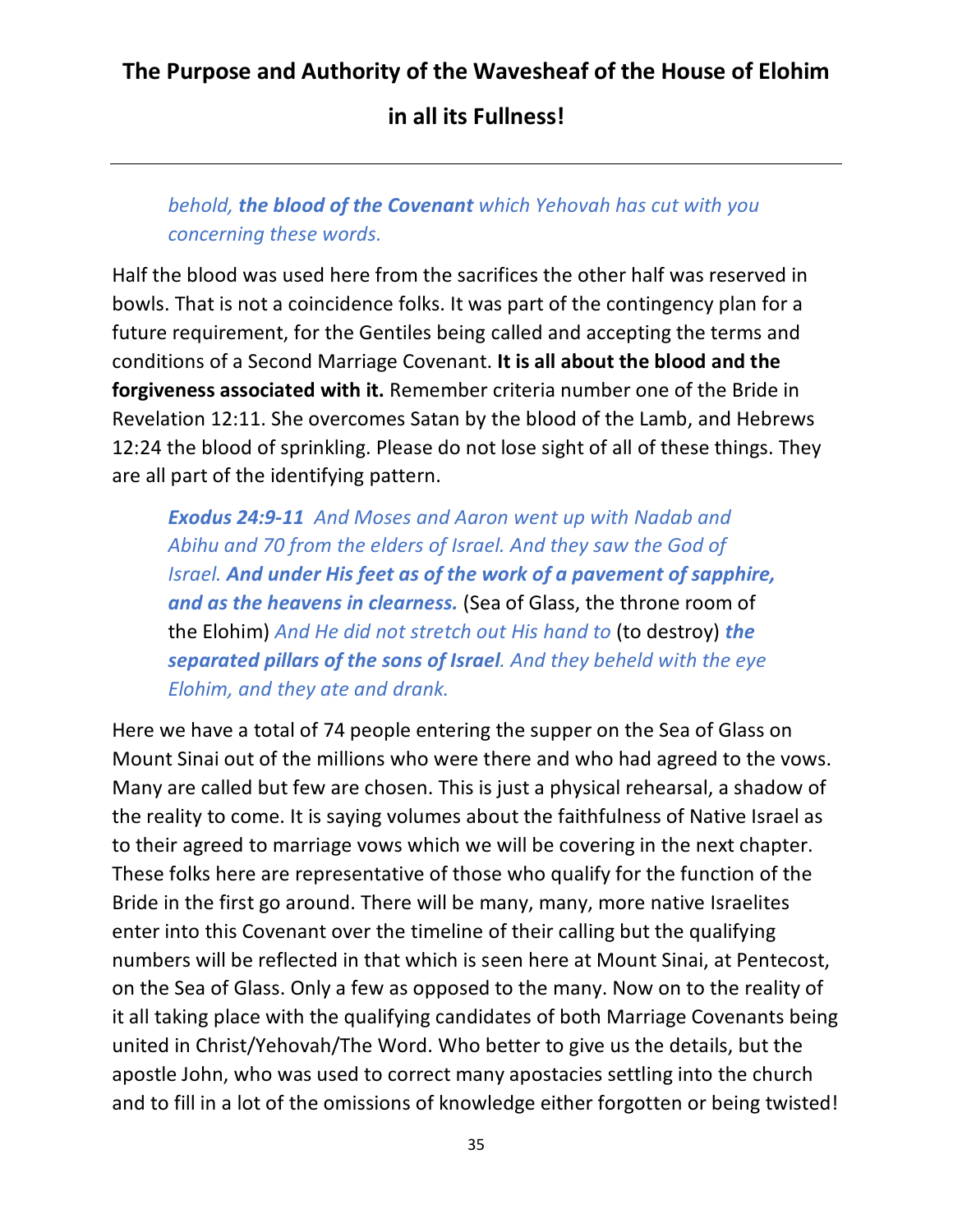*Revelation 6:12-17 And I saw when He opened the 6th seal. And behold, a great earthquake occurred. And the sun became black as sackcloth made of hair; and the moon became as blood; and the stars of the heaven fell to the earth, as a fig tree being shaken by a great wind casting its unripe figs. And the heaven separated off like a scroll rolled up. And every mountain and island were moved out of their places. And the kings of the earth, and the great ones, and the rich ones, and the commanders, and the powerful ones, and every slave, and every freeman hid themselves in the caves and in the rocks of the mountains and said to the rocks, fall on us and hide us from the face of the One who is sitting on the throne, and from the wrath of the Lamb. Because, the great day of His wrath has come; and who is able to stand.*

Here we have our Savior returning in His role of Mighty El and Healer and Savior/Husband. He is no longer functioning in the role of shedding His blood in silence. That blood has been applied to the completed Bride. She has been perfected, a total of 144,000 from the 2 Marriage Covenants. This is the reality of the rehearsal of the annual appointed time of the Feast of Weeks/Pentecost. We will read about that in the verses below. All of these descriptions of cataclysmic events here are magnifications of what took place at Mount Sinai. Mankind is horrified and terrified at what is taking place to the earth. They are not assembling for war with the Lamb. They are running like scared he goats from Him. **The time to complete His 7 year's work which were cut short has arrived. Phase 2 of that 7 years work is about to begin**. With the Bride completed the next phase in the Plan will start: the harvest of the firstfruits of Wheat, The Many who did well but who did not excel. However, it is at this time that the earth is prepared to fulfill the prophesies which instruct us that we will now enter into a time of permanent 12-month years. No more intercalation required. **The axis of the earth has been straightened with the appearance of the throne room of the Elohim on the Sea of Glass.** In doing so there are no more "seasons" caused by its turning away from the sun in one hemisphere or the other in its yearly revolution around it. It is no wonder why they were all terrified.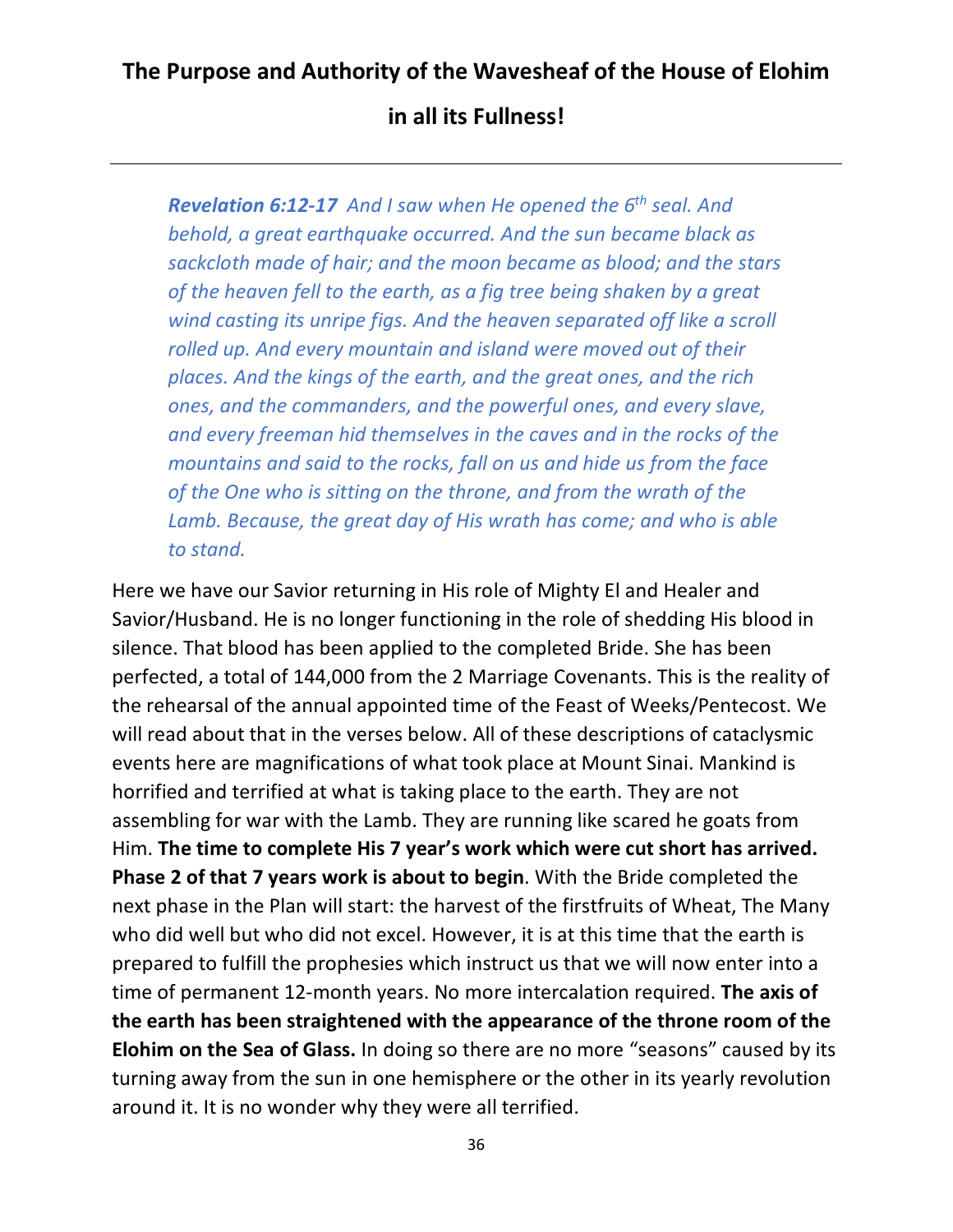**in all its Fullness!**

*Isaiah 13:10-11, 13 For the stars of heaven and their constellations will not give their light* (separated off like a scroll rolling up)*; the sun shall be darkened in its going forth* (black as sackcloth)*, and the moon shall not reflect its light* (will look red)*. And I will visit evil on the world, and their iniquity on the wicked. And I will cause the arrogance of the proud to cease; and I will humble the pride of tyrants* (all hiding anywhere they can)*. So, I will shake the heavens, and the earth shall move out of its place* (biggest earthquake to ever hit) *in the wrath of Yehovah of Hosts, and in the day of His fierce anger.* **Imagine that! Mighty El is back!**

There is much more to this element of this day to be found in scripture. We have a study article about it on the website entitled: What Calendar will be used during the Millennial Rule and Thereafter. But for now, let's focus on the most important aspect of this day dawning. The fulfilment of the purpose of the Feast of Pentecost. There is a sequence to this day.

*Revelation 7:1-4 And after these things I saw 4 angels standing on the four extreme limits of the earth, holding the 4 winds of the earth* (stored in the heavens in the extreme limits)*, that wind should not blow on the earth, nor on the sea, nor on every tree. And I saw another angel coming from the rising of the sun* (the east)*, having the seal of the Living God. And he cried with a great voice to the 4 angels to whom it was given them to harm the earth and the sea, saying, do not harm the earth, nor the sea, nor the trees, until we seal* (the stamp of ownership and security) *the slaves of our God on their foreheads. And I heard the number of those having been sealed: 144,000, having been sealed out of every tribe of the sons of Israel.*

This is the completion of Spiritual Israel, the Bride of Christ/Messiah. The time to resurrect the qualified participants has come and they will rise in the air to meet their Husband/Savior. The throne room of the Elohim is quite visible to all mankind on the Sea of Glass. Here is Mount Zion the unshakable. Satan and his demons are cast to the earth and he is outraged. He will pursue the rest of the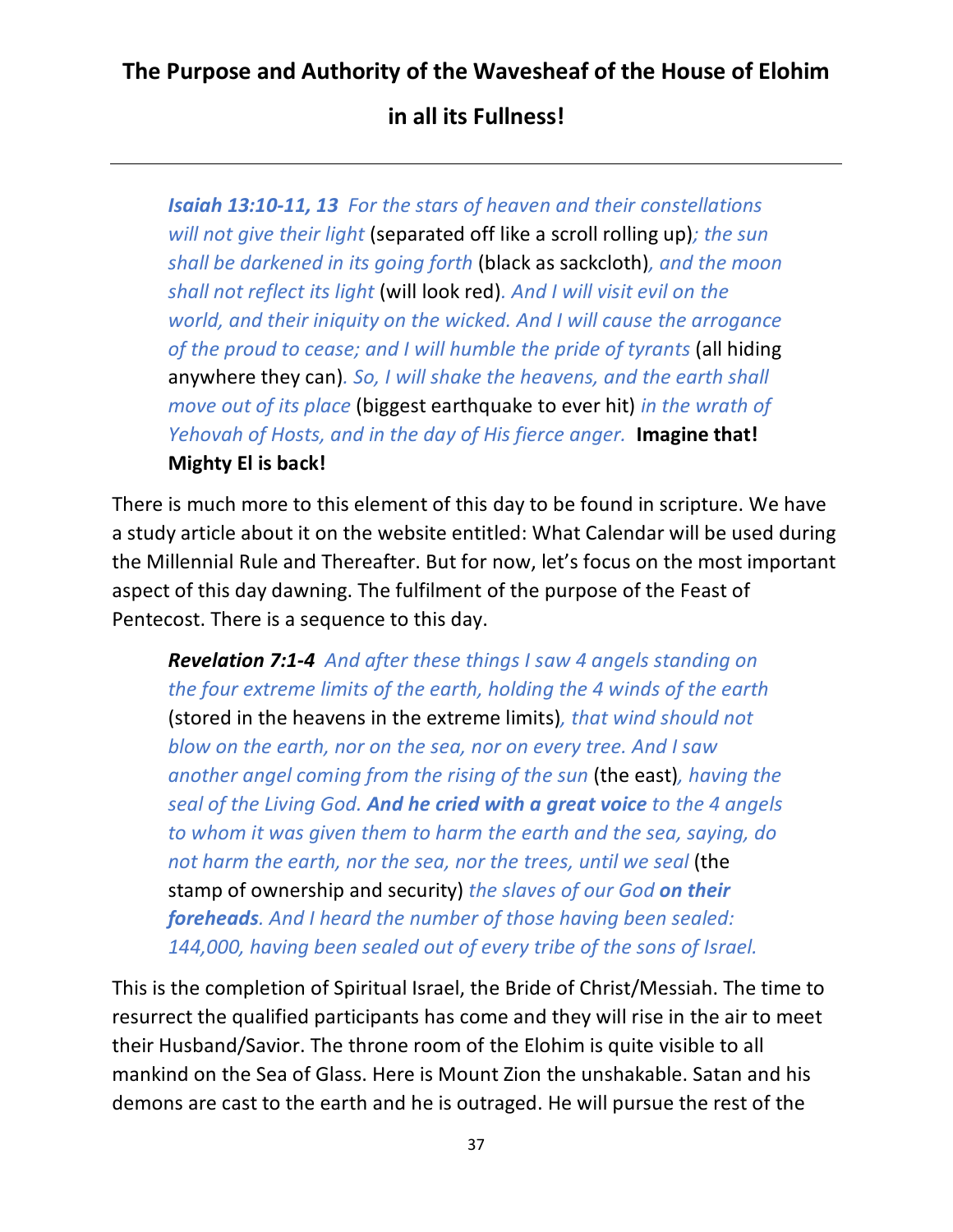seed, The Many who did not excel but who did well. We will speak about that in the next chapter. Here is where we have the 144,000 sealed for eternity in the family of our Patriarch Father. We will be with our Savior/Husband the Lamb of the household forever.

*Revelation 14:1-5 And I saw and beheld the Lamb standing on Mount Zion! And with Him were 144,000 with the name of His Father*  (household name) *having been written on their foreheads. And I heard a sound out of heaven, as a sound of many waters and as a sound of great thunder* (Rev 19:6)*. Also, I heard a sound of harpers harping on their harps. And they sang a new song before the throne, and before the living creatures and the elders* (Rev 19:4)*. And no one was able to learn the song except the 144,000 having been redeemed from the earth. These are the ones who were not defiled with women, for they are virgins. These are the ones following the Lamb wherever He may go. These were redeemed from among men as firstfruit to God and to the Lamb. And no guile* (untruthful witnessing or testimony) *was found in their mouth, for they are without blemish before the throne of God.*

The Bride will have met and exceeded the 3 qualifying characteristics expected of her as stated in Revelation.

*Revelation 12:11 And they overcame* (crushed with their heel) *him*  (the devil) *because of the blood of the Lamb. And because of the word of their testimony/witnessing/doctrine. And they did not love their life even unto* (faced with) *death.*

*Revelation 19:4-9 And the 24 elders and the 4 living creatures fell down and worshipped God sitting on the throne saying, Amen! Hallelujah! And a voice came out from the throne saying, praise our God all His slave, and the ones fearing Him, both small and great. And I heard as a sound of a great multitude, and as a sound of many waters, and as a sound of strong thunders saying, Hallelujah!*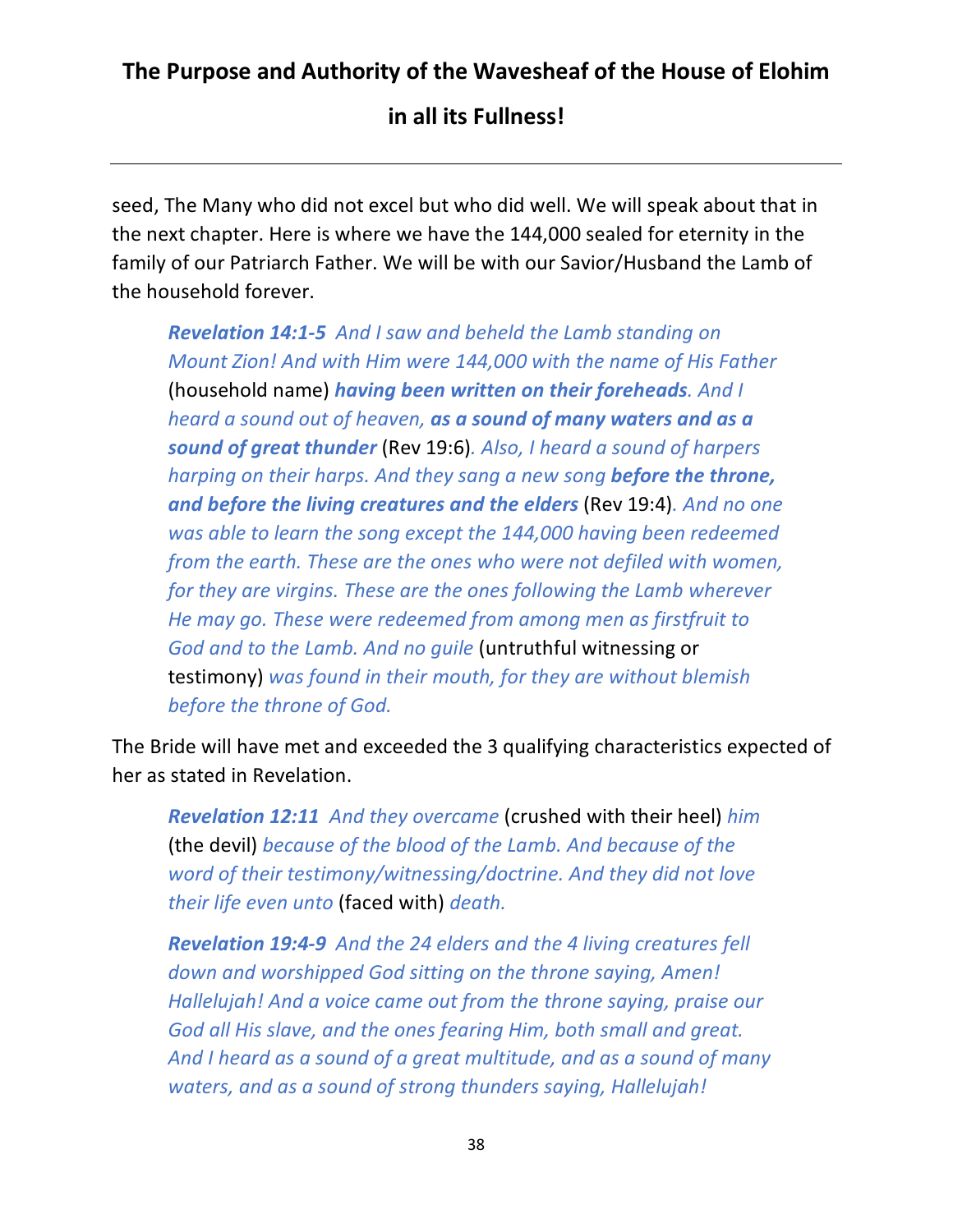*Because, the Lord God Almighty reigned. Let us rejoice with exceeding joy, and we will give glory to Him. Because, the marriage of the Lamb has come, and His wife has made herself ready. And it was granted to her that she be clothed in fine linen, pure and bright. For the fine linen is her righteous works of the Saints. And he said to me; write blessed are the ones having been invited to the supper of the marriage of the Lamb…*

Revelation 15:2-3 confirms the spiritual location being centered on in this pattern and who is there.

*Revelation 15:2-3 And I saw something like a Sea of Glass mixed with fire. And the ones overcoming the beast, and his image, and his mark, of the number of its name* (in other words, overcoming every deceptive falsehood produce by Satan) *were standing on the Sea of Glass, having harps of God. And they sing the song of Moses the slave of God, and the song of the Lamb…*

The pattern of what this day represents in scripture is both: impeccable and undeniable to those who are able to overcome the deceits of Satan and his lying minion hordes. We have just reviewed the future reality of the actions and events of the Feast of Weeks/Pentecost, which Native Israel experienced at Mount Sinai. Revelation 12:7-17 gives us more details as to the significance of this day. It not only covers the ones involved as the Bride, but also those who are to be the firstfruits of the wheat harvest to follow. That is why this day the  $50<sup>th</sup>$  day of the count also is titled Firstfruits. The wheat harvest has it's beginning on it, at the completion of the barley harvest. However, it is a different harvest from the 49 day harvest of barley for it is of wheat. Please do not confuse the two. We will be covering that and the outcome of it in a future chapter.

Now that we have established the pattern of the authority and purpose of the Wavesheaf in the Plan, and thus in the Calendar of the Elohim, it is time to move onto the evidence given in scripture as to the fact that Yehovah/The Word/Jesus was married to Native Israel. We will also be looking into the significance of the